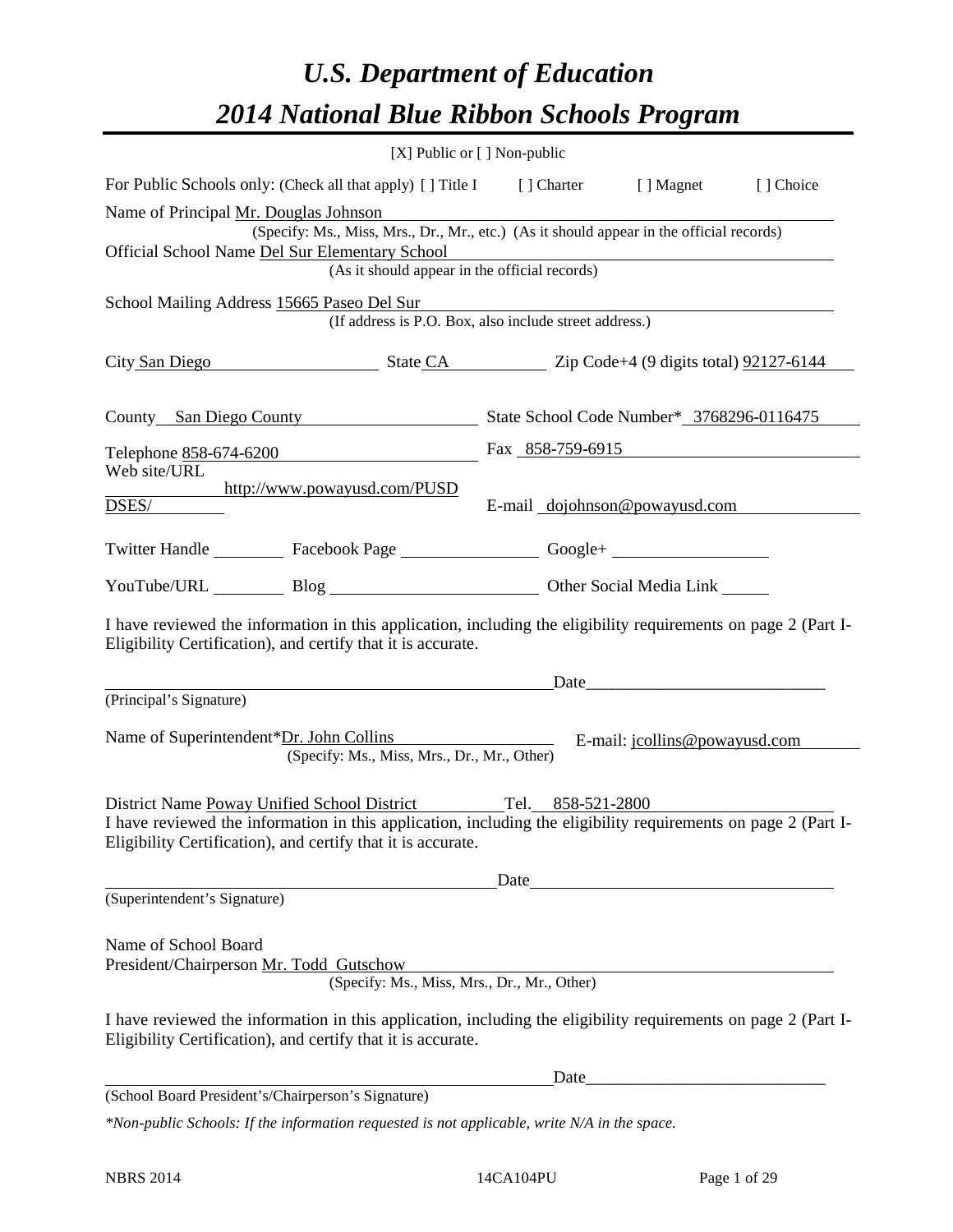#### **Include this page in the school's application as page 2.**

The signatures on the first page of this application (cover page) certify that each of the statements below concerning the school's eligibility and compliance with U.S. Department of Education, Office for Civil Rights (OCR) requirements is true and correct.

- 1. The school configuration includes one or more of grades K-12. (Schools on the same campus with one principal, even a K-12 school, must apply as an entire school.)
- 2. The school has made its Annual Measurable Objectives (AMOs) or Adequate Yearly Progress (AYP) each year for the past two years and has not been identified by the state as "persistently dangerous" within the last two years.
- 3. To meet final eligibility, a public school must meet the state's AMOs or AYP requirements in the 2013-2014 school year and be certified by the state representative. Any status appeals must be resolved at least two weeks before the awards ceremony for the school to receive the award.
- 4. If the school includes grades 7 or higher, the school must have foreign language as a part of its curriculum.
- 5. The school has been in existence for five full years, that is, from at least September 2008 and each tested grade must have been part of the school for the past three years.
- 6. The nominated school has not received the National Blue Ribbon Schools award in the past five years: 2009, 2010, 2011, 2012, or 2013.
- 7. The nominated school has no history of testing irregularities, nor have charges of irregularities been brought against the school at the time of nomination. The U.S. Department of Education reserves the right to disqualify a school's application and/or rescind a school's award if irregularities are later discovered and proven by the state.
- 8. The nominated school or district is not refusing Office of Civil Rights (OCR) access to information necessary to investigate a civil rights complaint or to conduct a district-wide compliance review.
- 9. The OCR has not issued a violation letter of findings to the school district concluding that the nominated school or the district as a whole has violated one or more of the civil rights statutes. A violation letter of findings will not be considered outstanding if OCR has accepted a corrective action plan from the district to remedy the violation.
- 10. The U.S. Department of Justice does not have a pending suit alleging that the nominated school or the school district as a whole has violated one or more of the civil rights statutes or the Constitution's equal protection clause.
- 11. There are no findings of violations of the Individuals with Disabilities Education Act in a U.S. Department of Education monitoring report that apply to the school or school district in question; or if there are such findings, the state or district has corrected, or agreed to correct, the findings.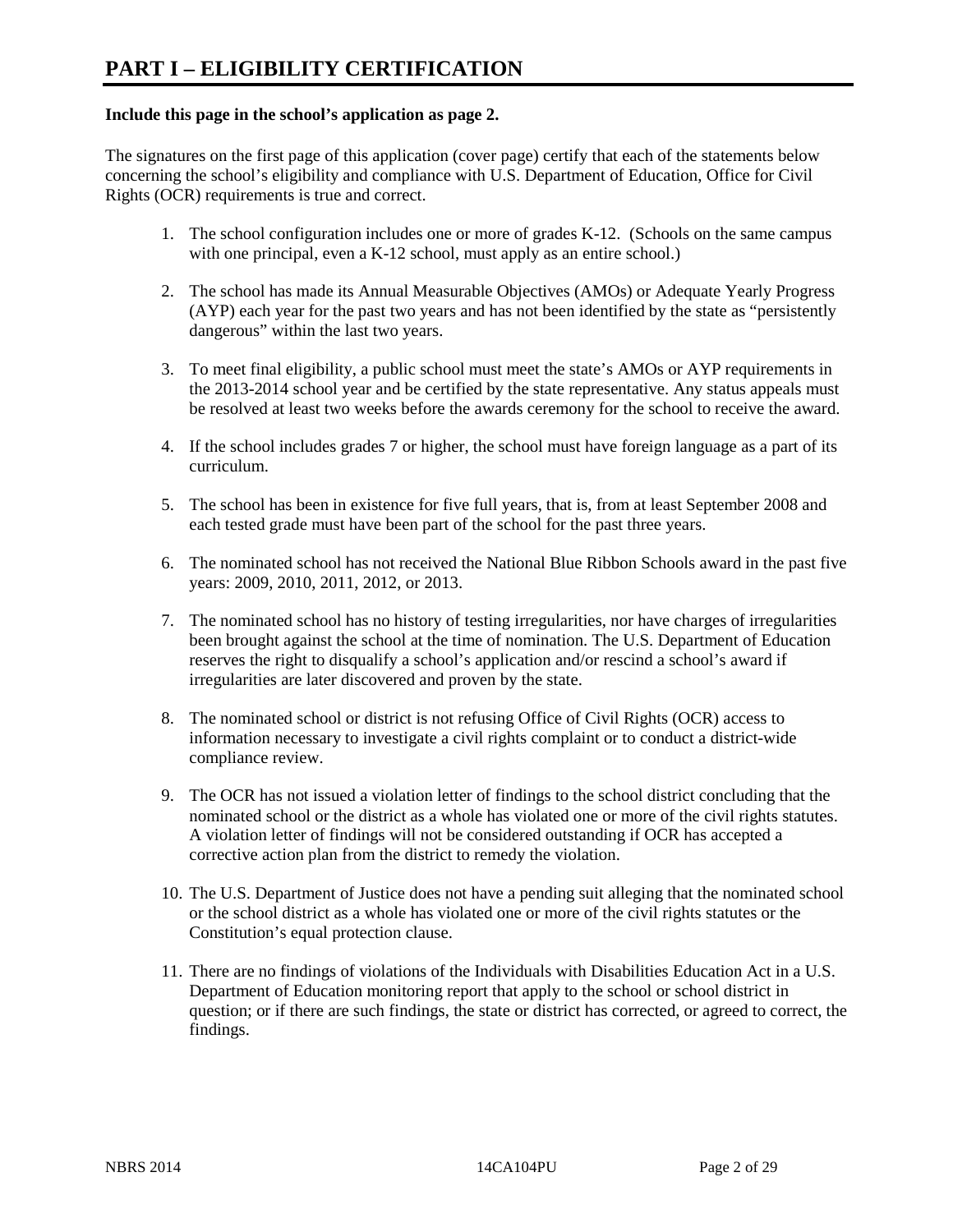### **PART II - DEMOGRAPHIC DATA**

#### **All data are the most recent year available.**

**DISTRICT** (Question 1 is not applicable to non-public schools)

| $\perp$ | Number of schools in the district<br>(per district designation): | $25$ Elementary schools (includes K-8)<br>6 Middle/Junior high schools |
|---------|------------------------------------------------------------------|------------------------------------------------------------------------|
|         |                                                                  | 6 High schools                                                         |
|         |                                                                  | $0 K-12$ schools                                                       |

37 TOTAL

**SCHOOL** (To be completed by all schools)

- 2. Category that best describes the area where the school is located:
	- [] Urban or large central city
	- [ ] Suburban with characteristics typical of an urban area
	- [X] Suburban
	- [ ] Small city or town in a rural area
	- [ ] Rural
- 3. 6 Number of years the principal has been in her/his position at this school.
- 4. Number of students as of October 1 enrolled at each grade level or its equivalent in applying school:

| Grade                           | # of         | # of Females | <b>Grade Total</b> |
|---------------------------------|--------------|--------------|--------------------|
|                                 | <b>Males</b> |              |                    |
| <b>PreK</b>                     | 47           | 50           | 97                 |
| K                               | 80           | 81           | 161                |
| $\mathbf{1}$                    | 61           | 37           | 98                 |
| $\mathbf{2}$                    | 64           | 51           | 115                |
| 3                               | 45           | 58           | 103                |
| 4                               | 45           | 40           | 85                 |
| 5                               | 45           | 49           | 94                 |
| 6                               | 0            | 0            | 0                  |
| 7                               | $\theta$     | $\theta$     | 0                  |
| 8                               | 0            | 0            | 0                  |
| 9                               | $\theta$     | 0            | 0                  |
| 10                              | 0            | 0            | 0                  |
| 11                              | 0            | 0            | 0                  |
| 12                              | 0            | 0            | 0                  |
| <b>Total</b><br><b>Students</b> | 387          | 366          | 753                |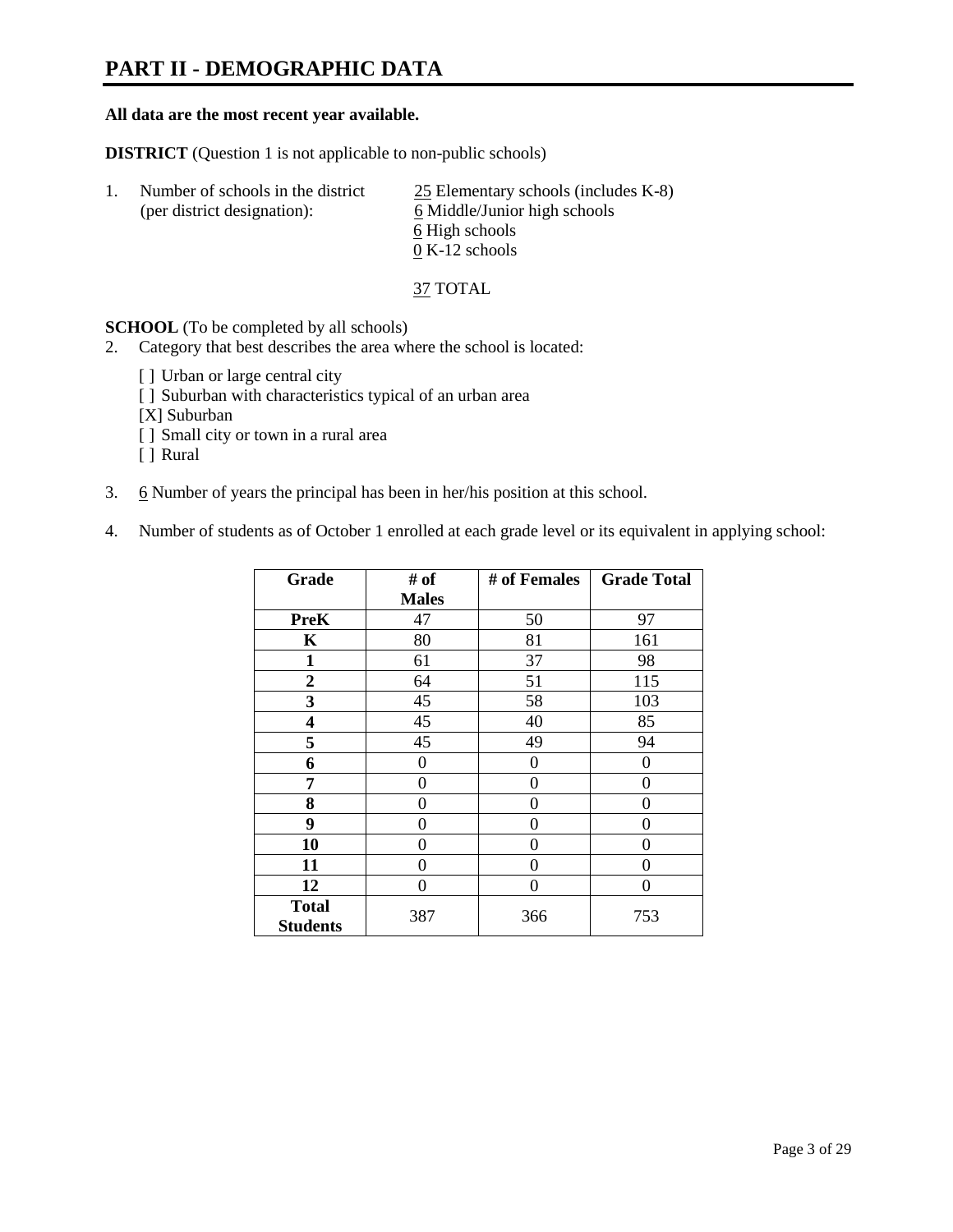the school: 25 % Asian

5. Racial/ethnic composition of  $1\%$  American Indian or Alaska Native 2 % Black or African American 8 % Hispanic or Latino 1 % Native Hawaiian or Other Pacific Islander 54 % White 9 % Two or more races **100 % Total** 

(Only these seven standard categories should be used to report the racial/ethnic composition of your school. The Final Guidance on Maintaining, Collecting, and Reporting Racial and Ethnic Data to the U.S. Department of Education published in the October 19, 2007 *Federal Register* provides definitions for each of the seven categories.)

6. Student turnover, or mobility rate, during the 2012 - 2013 year: 10%

This rate should be calculated using the grid below. The answer to (6) is the mobility rate.

| <b>Steps For Determining Mobility Rate</b>         | Answer |
|----------------------------------------------------|--------|
| (1) Number of students who transferred to          |        |
| the school after October 1, 2012 until the         | 32     |
| end of the school year                             |        |
| (2) Number of students who transferred             |        |
| <i>from</i> the school after October 1, 2012 until | 35     |
| the end of the 2012-2013 school year               |        |
| (3) Total of all transferred students [sum of      | 67     |
| rows $(1)$ and $(2)$ ]                             |        |
| (4) Total number of students in the school as      | 656    |
| of October 1                                       |        |
| $(5)$ Total transferred students in row $(3)$      | 0.102  |
| divided by total students in row (4)               |        |
| $(6)$ Amount in row $(5)$ multiplied by 100        |        |

7. English Language Learners (ELL) in the school: 15 %

95 Total number ELL

Number of non-English languages represented: 25 Specify non-English languages: Arabic, Cantonese, Dutch, Farsi, French, German, Greek, Gujarati, Hindi, Italian, Kannada, Korean, Mandarin, Marathi, Pilipino (Tagalog), Polish, Portuguese, Russian, Spanish, Taiwanese, Tamil, Teluga, Thai, Urdu, Vietnamese.

8. Students eligible for free/reduced-priced meals: 16 %

Total number students who qualify: 98

If this method is not an accurate estimate of the percentage of students from low-income families, or the school does not participate in the free and reduced-priced school meals program, supply an accurate estimate and explain how the school calculated this estimate.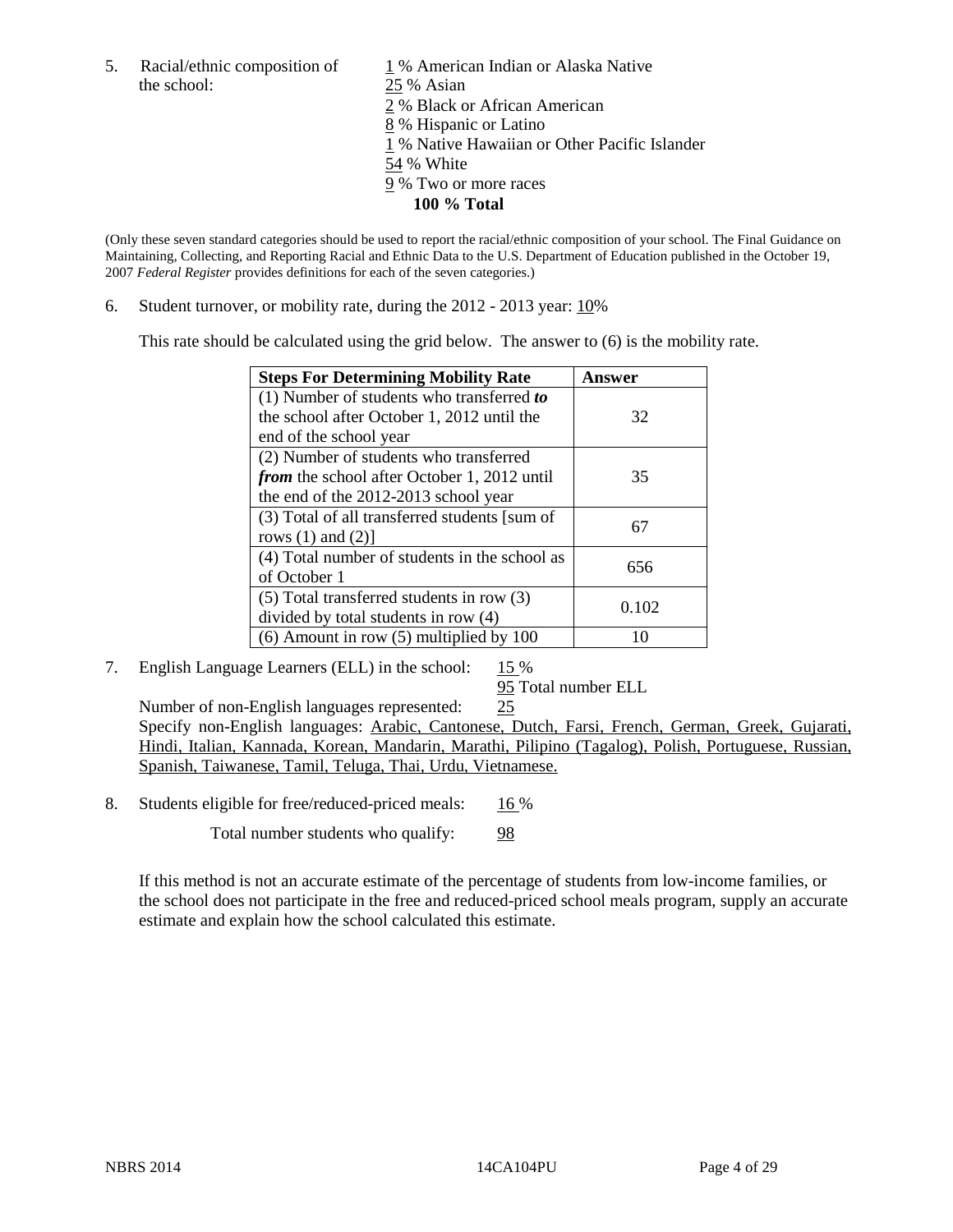97 Total number of students served

Indicate below the number of students with disabilities according to conditions designated in the Individuals with Disabilities Education Act. Do not add additional categories.

| 4 Autism                | 0 Orthopedic Impairment                 |
|-------------------------|-----------------------------------------|
| 0 Deafness              | 7 Other Health Impaired                 |
| 0 Deaf-Blindness        | 12 Specific Learning Disability         |
| 1 Emotional Disturbance | 23 Speech or Language Impairment        |
| 0 Hearing Impairment    | 0 Traumatic Brain Injury                |
| 0 Mental Retardation    | 0 Visual Impairment Including Blindness |
| 0 Multiple Disabilities | 0 Developmentally Delayed               |
|                         |                                         |

10. Use Full-Time Equivalents (FTEs), rounded to nearest whole numeral, to indicate the number of personnel in each of the categories below:

|                                       | <b>Number of Staff</b> |
|---------------------------------------|------------------------|
| Administrators                        |                        |
| Classroom teachers                    | 29                     |
| Resource teachers/specialists         |                        |
| e.g., reading, math, science, special | $\mathcal{D}$          |
| education, enrichment, technology,    |                        |
| art, music, physical education, etc.  |                        |
| Paraprofessionals                     | 5                      |
| Student support personnel             |                        |
| e.g., guidance counselors, behavior   |                        |
| interventionists, mental/physical     |                        |
| health service providers,             |                        |
| psychologists, family engagement      |                        |
| liaisons, career/college attainment   |                        |
| coaches, etc.                         |                        |
|                                       |                        |

11. Average student-classroom teacher ratio, that is, the number of students in the school divided by the FTE of classroom teachers, e.g.,  $22:1$   $27:1$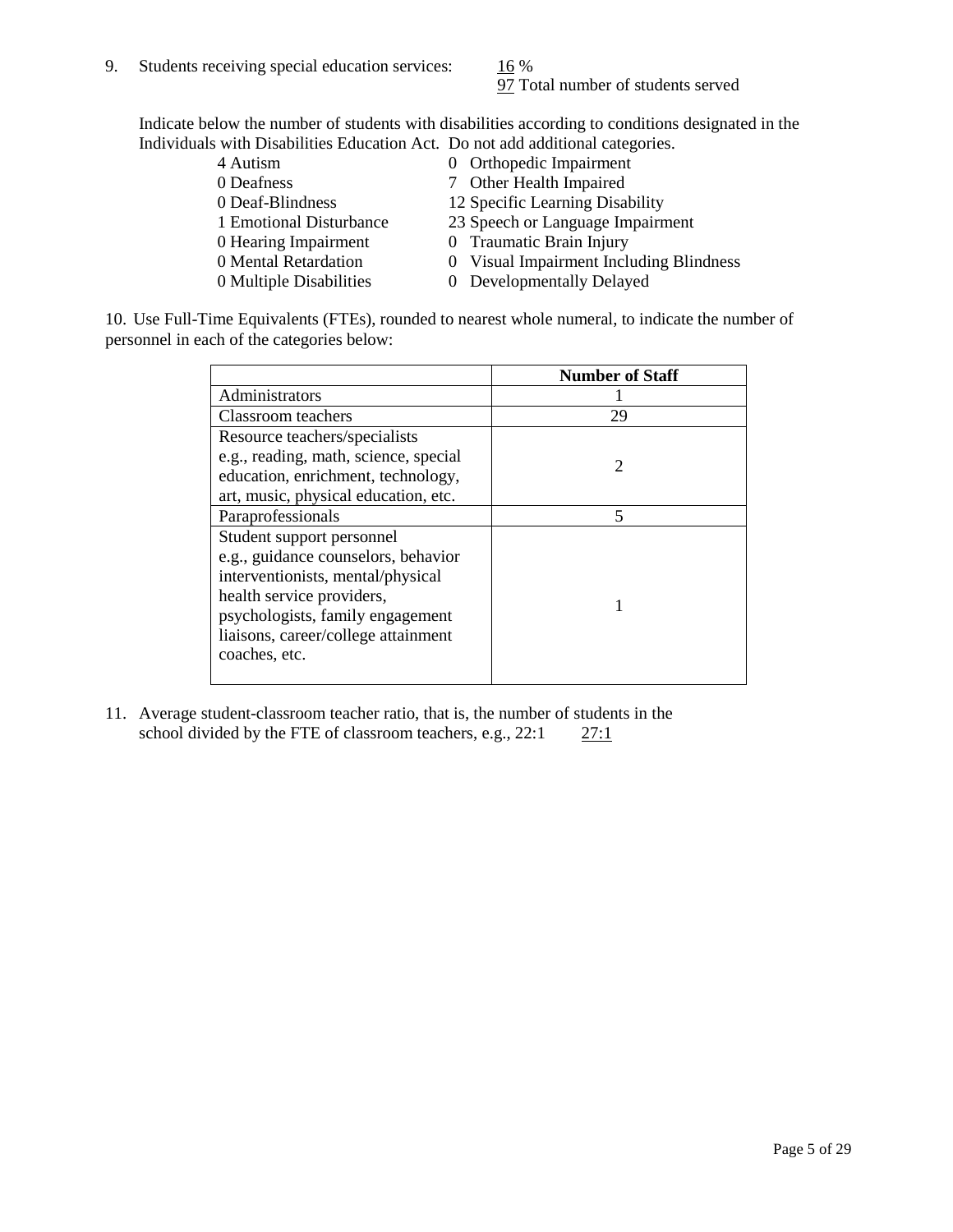12. Show daily student attendance rates. Only high schools need to supply yearly graduation rates.

| <b>Required Information</b> | 2012-2013 | 2011-2012 | 2010-2011 | 2009-2010 | 2008-2009 |
|-----------------------------|-----------|-----------|-----------|-----------|-----------|
| Daily student attendance    | 96%       | 97%       | 96%       | 96%       | 97%       |
| High school graduation rate | 0%        | 9%        | 0%        | 0%        | 0%        |

#### 13. **For schools ending in grade 12 (high schools)**

Show percentages to indicate the post-secondary status of students who graduated in Spring 2013

| <b>Post-Secondary Status</b>                  |    |
|-----------------------------------------------|----|
| Graduating class size                         |    |
| Enrolled in a 4-year college or university    | 0% |
| Enrolled in a community college               | 0% |
| Enrolled in career/technical training program | 0% |
| Found employment                              | 0% |
| Joined the military or other public service   | 0% |
| <b>Other</b>                                  | 2% |

14. Indicate whether your school has previously received a National Blue Ribbon Schools award. Yes  $No \underline{X}$ 

If yes, select the year in which your school received the award.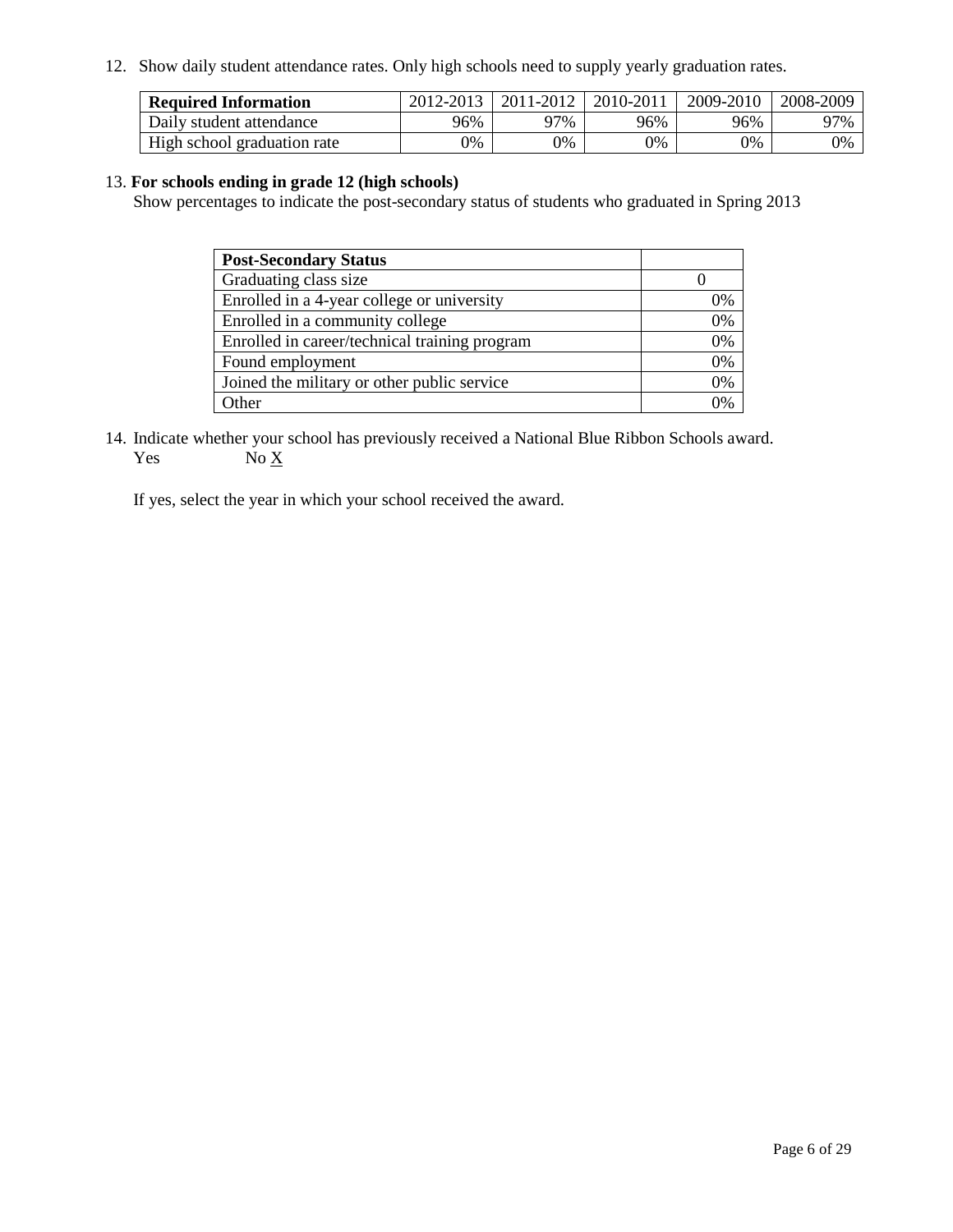### **PART III – SUMMARY**

Del Sur Elementary opened its doors on August 19, 2008 and has built an impressive reputation over the last six years. Our students have consistently performed at the very top of the district in terms of California's Academic Performance Index, and the school has received a perfect 10/10 ranking from the state for the past three years.

Del Sur is nestled in a booming suburban area of north county San Diego. Daily, one hears the ongoing sound of hammers and cranes continuing to build more and more residential dwellings. Our student population has grown from an enrollment of 257 students in the 2008-2009 school year to over 800 students today. At the heart of this thriving young community, stands Del Sur Elementary whose architecture reflects the rich Spanish heritage of southern California.

Our school's mascot is the "Explorers", and every day we invite our students to come to school to explore their world. This theme of exploration is enhanced by our building's unique architecture and the interior decorative murals that depict the scientific realms of the hydrosphere, the geo-sphere, and the stratosphere. State of the art technology is available in each of our 36 classrooms, including interactive white boards, document cameras, wireless access points, LCD projectors, along with a plethora of laptops and iPad devices. The learning is not restricted to the classroom at Del Sur. On any given day, one can observe parents and students engaged in individual learning opportunities in the educational mall outside of classrooms.

Our school is comprised of students from a variety of backgrounds with 16% coming from lower socioeconomic homes and 15% classified as English Learners. More than 25 different languages are spoken in our families' homes.

Our district mission speaks to graduating students who are "college and career ready." We have brought this mission to life at Del Sur. Every classroom connects with a specific university. Each Friday students wear their spirited university shirt. At our community-based Friday Flag celebrations, students recite their classroom chants they, as individual classes, have created. In visiting our campus, one will see university flags hanging outside of the classroom doors representing such universities as UCSD, Harvard, San Diego State, Nebraska, and twenty-three other institutions.

Students and staff display their Del Sur pride by following "The Explorer Way", embodying the six pillars of character defined by the nationwide Character Counts! Program: Trustworthiness, Respect, Responsibility, Fairness, Caring, and Citizenship. Each month we focus on a specific pillar via curricularembedded lessons, student council-delivered morning announcements, and Friday Flag skits.

The mission of our school is to be a technologically progressive school dedicated to providing high levels of learning for all students while being focused on exploring the richness of the past, the opportunities of the present, and the infinite possibilities of the future.

Our vision is to inspire 21st century global citizens by educating the whole-child academically, socially, emotionally, and physically. Our child-centered focus respects individual learning styles and nurtures each student's unique gifts and abilities thus allowing all students to discover and apply their own genius. Learning opportunities at Del Sur will foster curiosity, creativity, and academic achievement via the Common Core standards that promotes inquiry and discovery.

Our community of learners will become caring, sympathetic, global citizens through service learning projects. Students at Del Sur appreciate diversity, treat others with kindness, and are conscious of the natural environment and how their efforts can help to preserve it. Partnered with our state of the art technology, our students connect electronically with the rest of the world offering them an unparalleled education. Our community of global learners will continue their quest to investigate the world around them. Students will become technologically literate and teachers are dedicated to continuing their own technology education.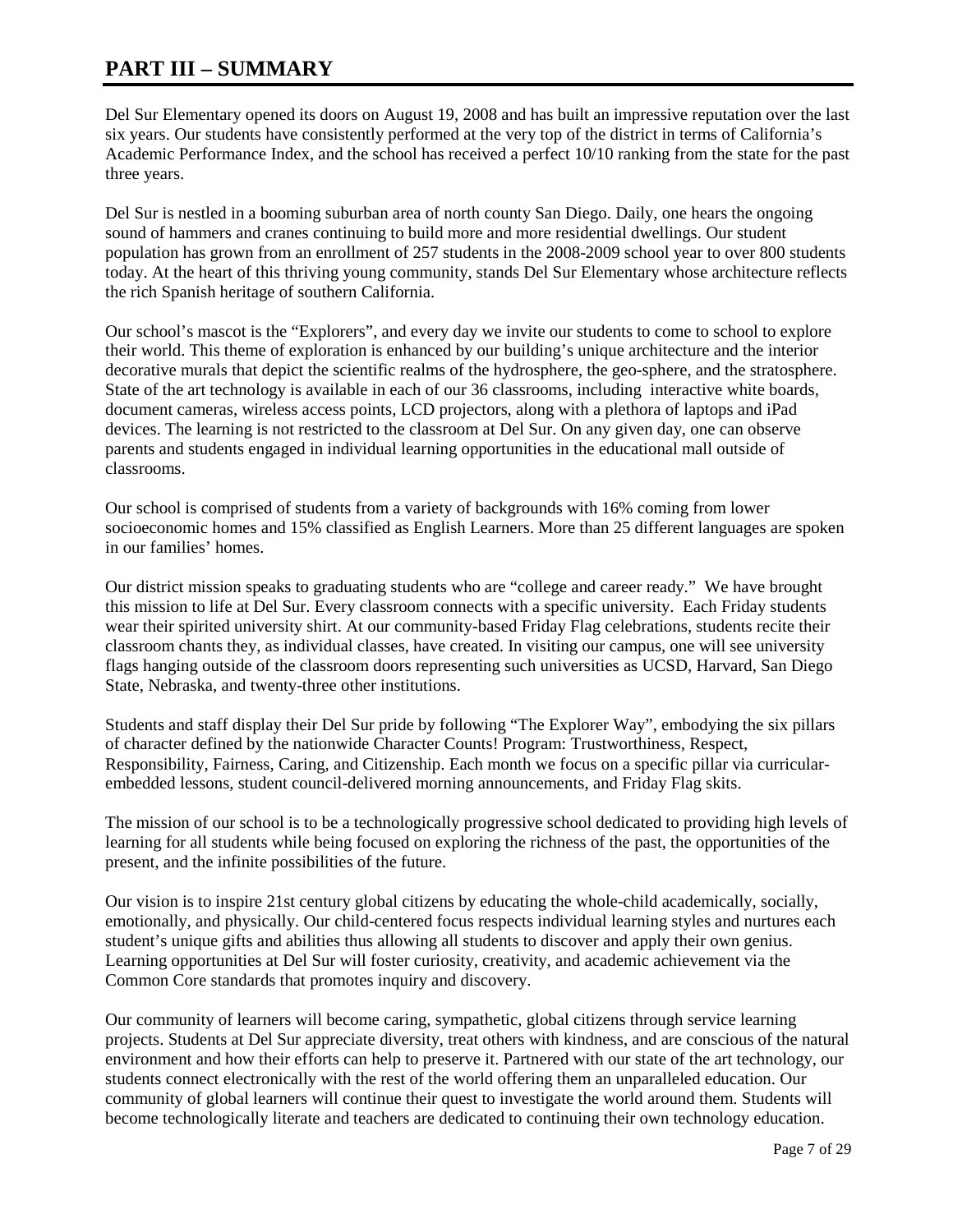Del Sur has been recognized on numerous occasions as an exemplary school. In the realm of technology, our school has received numerous awards for student made videos and curricular projects. In fact one of our student made videos can be found on the Scholastic website. This video focused on the lives of influential Americans and was produced by some of our kindergarten through third grade students. Del Sur has been featured in a video produced by the Intel Corporation concerning our work with one to one computers. Last year our Academic Performance Index placed Del Sur as the third highest performing school in all of San Diego County. Currently, we are awaiting validation to be named a 2014 California Distinguished School.

From its unique learning-focused architecture to the exciting learning environment in our classrooms, Del Sur Elementary School is a dynamic, active educational center, filled with the promise of tomorrow.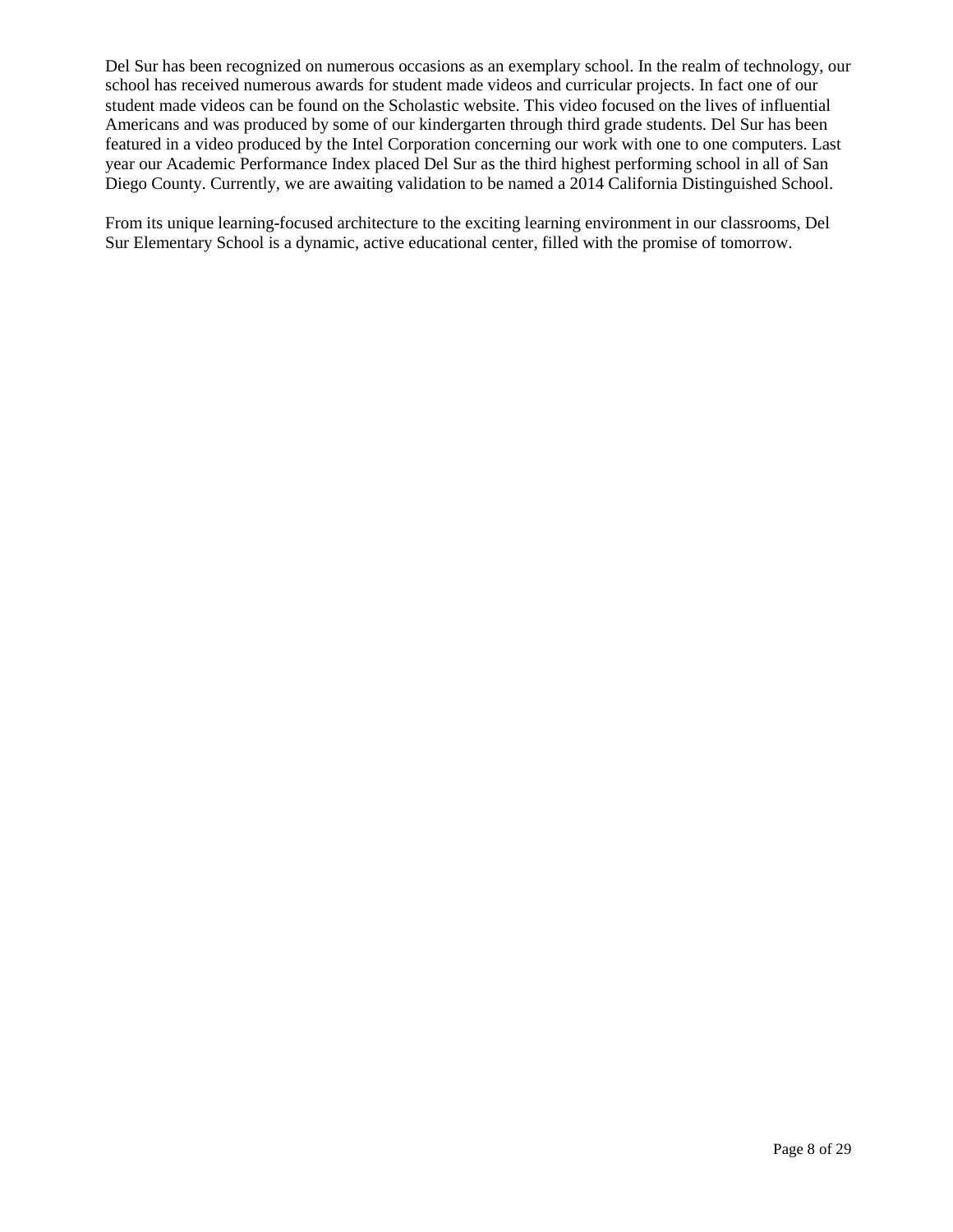#### **1. Assessment Results:**

A. Consistently, Del Sur students perform at the highest levels on California's Standardized Testing and Reporting program (STAR). Each spring students in grades two through five take standards based assessments in English language arts and mathematics. Additionally, students in grade five are tested in science. At the inception of this testing system for students in the late 1990's, California set a goal for all schools to meet or exceed an Academic Performance Index (API) of 800. Del Sur students have exceeded this target each year. In fact our students consistently perform above 900.

Additionally, each year the state of California provides each public school with two rankings. One ranking places schools in a decile level with the top decile targeted for the top performing schools as related to each school's individual Academic Performance Index. From a statewide perspective, API scores are sorted from the highest to the lowest and divided into ten equal ranks (i.e. deciles) with 10 being the highest. The second ranking compares schools to similar schools of common demographic makeup. During our first year of existence, we received an API score of 902 and a state ranking of 9. We did not receive a similar school ranking because the number of students we tested was insufficient for comparison to other schools. However, during the subsequent three years, as our enrollment increased along with our API, we have received a 10/10 school ranking each year. Remarkably, Del Sur has placed in the number one position of the 100 similar schools for the past three years. Currently, we have not received our ranking from the 2013 school year, but with an API of 972 with similar demographics, we believe we have continued this trend of high level performance.

B. Over the past five years, our students have demonstrated steady academic progress on California's STAR testing program. Overall, our API increased from a baseline score of 902 to our 2013 API of 972. In 2009 we did not have any significant subgroups in terms of statistical numbers defined by the state of California. During the following years, the white subgroup has consistently been significant and during the 2012 and 2013 school years our Asian subgroup has also been significant. At Del Sur we closely monitor all subgroups to analyze our progress toward closing the achievement gap.

In the 2008-2009 school year, as a new school, we tested only 93 students. As a baseline our students performed quite well on an aggregate reaching an API of 902. However, there were statistical data that revealed a key focus for our future work. In year one of our existence, English language arts stood out as an area of need. 59% of our fifth grade students performed at the proficient level with only 28% performing at the advanced level. Also, during this year, our low socioeconomic students and English Learners in the third and fifth grade levels performed significantly below proficiency and below the norm of our overall student population. During the following year, we focused professional learning time to build teachers' skills in implementing effective Response to Intervention Tier I instructional strategies that would assist lower performing students. We spent professional time researching effective pedagogy in the teaching of reading and subsequently employed tighter guided reading practices and focused our efforts on Increasing students' vocabulary knowledge, phonics, and phonemic awareness. Additionally, we hired supplemental teachers to work with students who were not responding to Tier I interventions. We established a morning technology time where students, with the support of their parents, came to school an hour before the first bell to work on computer software programs that could be individually tailored to the needs of each student. These programs include Lexia Reading, Compass Learning, and Accelerated Reader. Our technology lab is manned by teachers, volunteer parents, and high school cross-age tutors. We also established a homework support time after school for students who would benefit from this extended intervention.

These programs and instructional practices have yielded much improved student performance in all subgroups over the next four years. This increase in achievement was immediately evident in 2010. As a cohort group, the students moving from third grade to fourth grade in the low socioeconomic subgroup moved from 67% to 83% in reaching the benchmark the next year. Only 20% of our English Learners performed at the benchmark level in 2009. They moved to 80% meeting benchmark at the end of 2010. This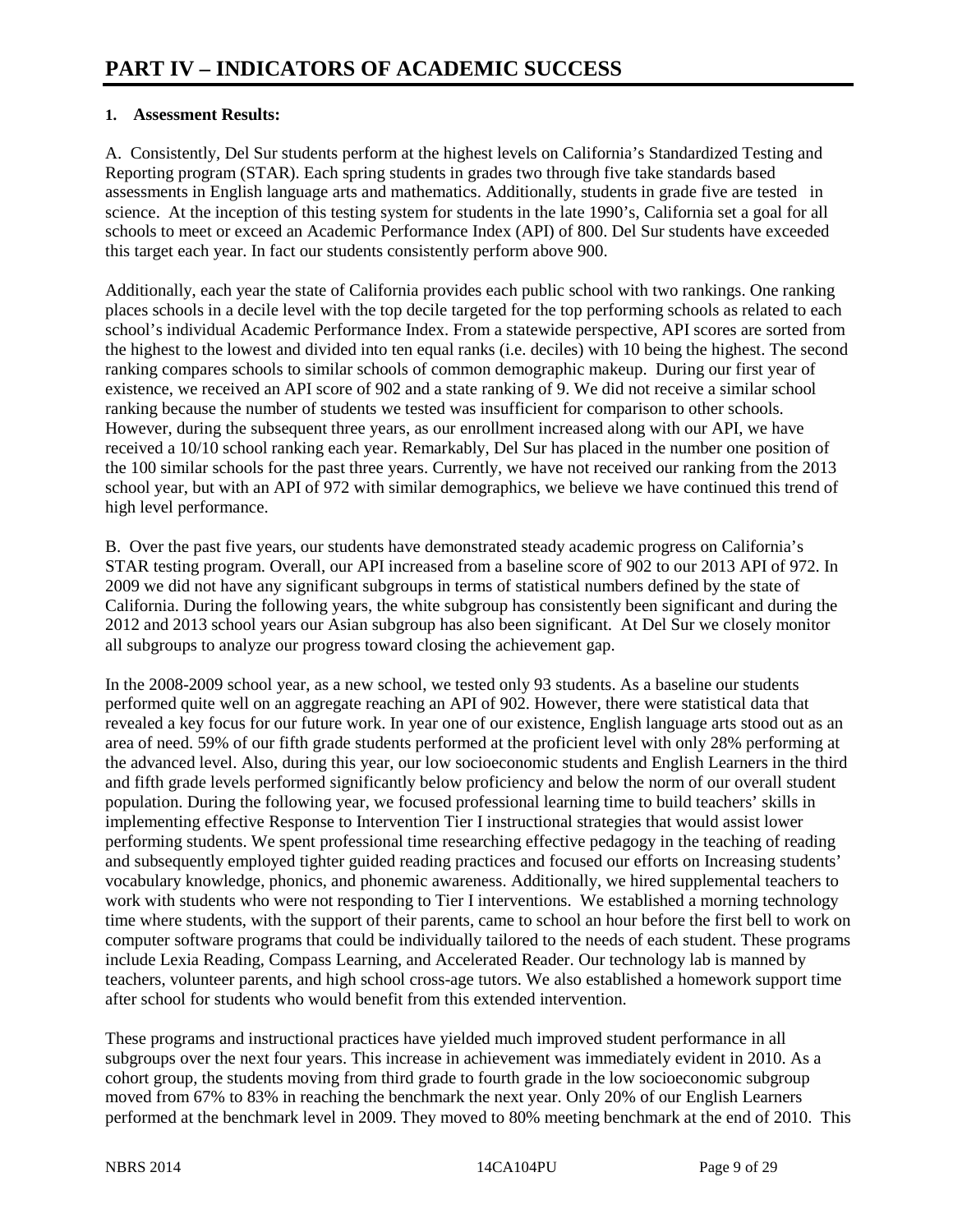incredible increase in achievement attests to tight utilization of data in a formative manner and matching next step instructional practices with the individual needs of students.

In mathematics with a variety of supports including the use of supplemental teachers to work with small groups of students and flexible grouping strategies, our students continue to make very significant progress. As documented in our 2013 STAR report, over 91% of Del Sur students performed at the proficient or advanced level. Additionally, our 2013 data showed that every one of our subgroups performed at or above the 80% proficient or advanced benchmark. Clearly, this showed how our school is closing the achievement gap.

#### **2. Using Assessment Results:**

At Del Sur we utilize a variety of formative and summative assessments to provide our students with instruction that aligns to their individual needs. We utilize data from the California Standards Test (CST) in the spring of each year and the California English Language Development Test (CELDT) that our English Learners take at the beginning of each year.

Formatively, we have developed a school-wide assessment plan that includes a battery of criterion-based tests that are administered to help us form intervention groups, modify curriculum, and track student progress.

Students in Kindergarten through fifth grade take the Northwest Evaluation Association (NWEA) Measure of Academic Progress (MAP) test three times a year, in fall, winter, and spring. MAP tests are given in the areas of reading, language arts, and math. The "RIT" scores derived from these assessments guide teachers, as they focus their attention on individual student learning needs. Teachers are provided with a learning ladder that disaggregates the data into specific learning needs depending on the sub scores the student achieves. Instruction that responds to designated learning needs is incorporated in class lessons or small group instruction. After each MAP testing administration, parents are provided with a graph depicting their child's RIT score. With this information, parents can track their child's progress. This information also provides them with support when students are working at home on a software program provided by our school entitled "Compass Learning". This program is designed for students to work on the skills and concepts in the learning ladders that correspond to their child's MAP RIT scores in reading, language arts, and mathematics.

Throughout the year, our students take Accelerated Reader quizzes that measure comprehension of their individually chosen fiction and nonfiction books. Teachers use the assessment components of this software to track students' reading progress. As often as deemed necessary, teachers use this software to measure student progress in reading. Information from this software relays a student's current grade level equivalent as well as his or her level of reading fluency. As with MAP data, this information is available to parents as a way to continue to solidify our school-to- home learning partnerships.

Each trimester articulation meetings are held that include the principal and teachers. These meetings are scheduled to formalize conversations concerning student progress around the assessment data. During these meetings, instructional methodologies are discussed so teachers can provide students with appropriate academic or social interventions. The product of these meetings is an individual action plan for students who are working below the proficiency level.

A key aspect of our overall assessment plan is students' involvement. On a regular basis, teachers and students collaborate to create student goals based on individual student assessments. Students share their success in meeting their goals at regularly scheduled student recognition assemblies attended by parents.

#### **3. Sharing Lessons Learned:**

During our six years of existence, the principal and teachers have had many opportunities to share successful strategies with other teachers and administrators throughout the district, county, and the world.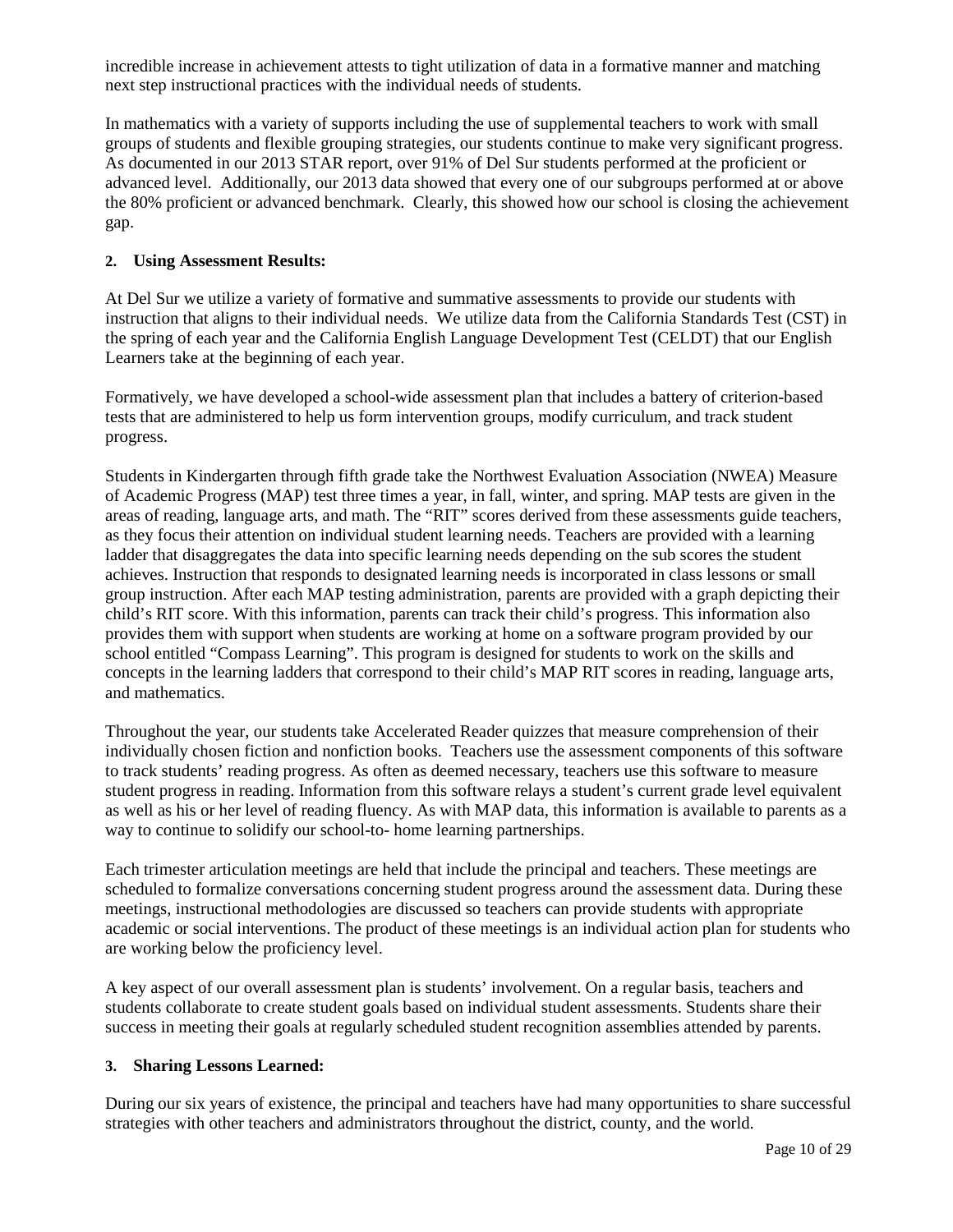Three years ago a group of teachers and the principal shared a presentation at a district-wide meeting attended by teachers and administrators from each school site. The Del Sur teachers shared some key information concerning one the founding building blocks of our school - the three R's - "Rigor, Relevance, and Relationships" from research work gleaned from the Gates Foundation. During this presentation, individual school teams heard how we apply the three R's to everything that we do in delivering instruction to our students. We shared our philosophy that it is vitally important that we establish strong relationships with our students and present a curriculum that is both rigorous for individual students and relevant to their lives. This information became transformative for other sites in their work with their students.

Two years ago Del Sur partnered with the San Diego Area Writing Project fellows to learn effective methods to meet the demands of the new Common Core standards in writing. From this instruction, our students' writing has reached new heights in terms of proficiency. Two Del Sur teachers became writing fellows as well and in turn, have trained other teachers in our district and teachers throughout San Diego County.

In our first year of existence, two of our teachers became one to one computer device educators. Their efficacy in utilizing one to one computers with their students yielded high levels of academic performance. Intel Corporation became interested in our work, and videographers from Intel came to our school and made a video capturing this instructional approach. Titled "Changing the Way Kids Learn", the video is now available to the world via You Tube and on several corporate and educational websites. We have expanded the use of technology to meet the needs of our "digital native" students. On many occasions we receive visitors who are interested in learning from our success in integrating technology with our pedagogy.

#### **4. Engaging Families and Community:**

Community participation and family involvement are invaluable to the success of our school. Del Sur Elementary and its unique culture of staff and teachers foster a strong partnership with parents in all aspects of children's learning and development.

Del Sur has cultivated a strong volunteer base coupled with an open door policy on the part of teachers and principal. The parent community is eager and willing to work with students one on one, in small groups, and to complete tasks for the classroom teacher. This supports an important goal at our school which is to differentiate for all learners at every grade level.

A strong Parent Teacher Association and a Del Sur Elementary Educational Foundation are both made up of parents and teachers which support Del Sur to run many outstanding programs. Through Community Dine-Out nights, Fun Run, Make an Impact Campaign, Night at the Ranch Auction, and many more activities the PTA and Foundation hold, they are able to fund Supplemental Teachers for RTI, Music, Art, and physical education. Additionally, these groups financially support the school's technological needs including purchasing software subscriptions and hardware.

Parents take the initiative to share their passions and skills with the students on our campus. We are fortunate to have parent led clubs such as, Chess, Garden, and Robotics. The inspiration for these clubs comes straight from the parents; they are eager to share and teach to their areas of expertise. Del Sur is proud of this unique way that we partner with families and inspire learning outside of the classroom walls.

Four times a year, our school hosts English Language Learner Parent Nights to help navigate the school setting at Del Sur to best support their child. Family Nights have become a tradition at Del Sur; All You Can Read Diner, Science Night and Family Math Night. These nights bring families together and are a huge success for all involved! Seeing the students and their families enjoy these academic evenings brings joy to our school community.

Del Sur is committed to working with students, families and the community to ensure academic and social success for all. It is our goal to reach every child in a special way and provide an outstanding elementary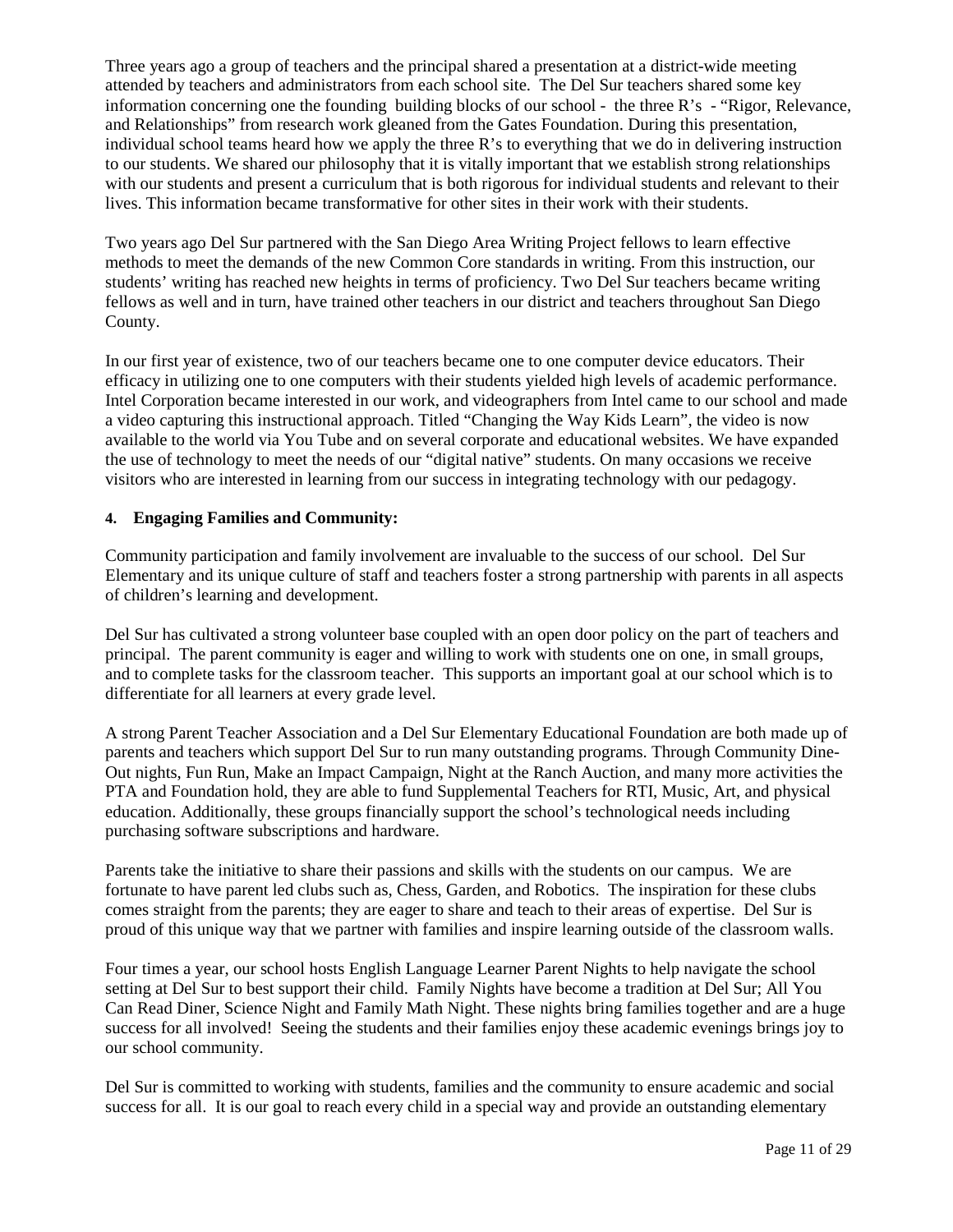school experience. At Del Sur we know that it "takes a village", and we cannot imagine our school without the wonderful support of our families and the surrounding community.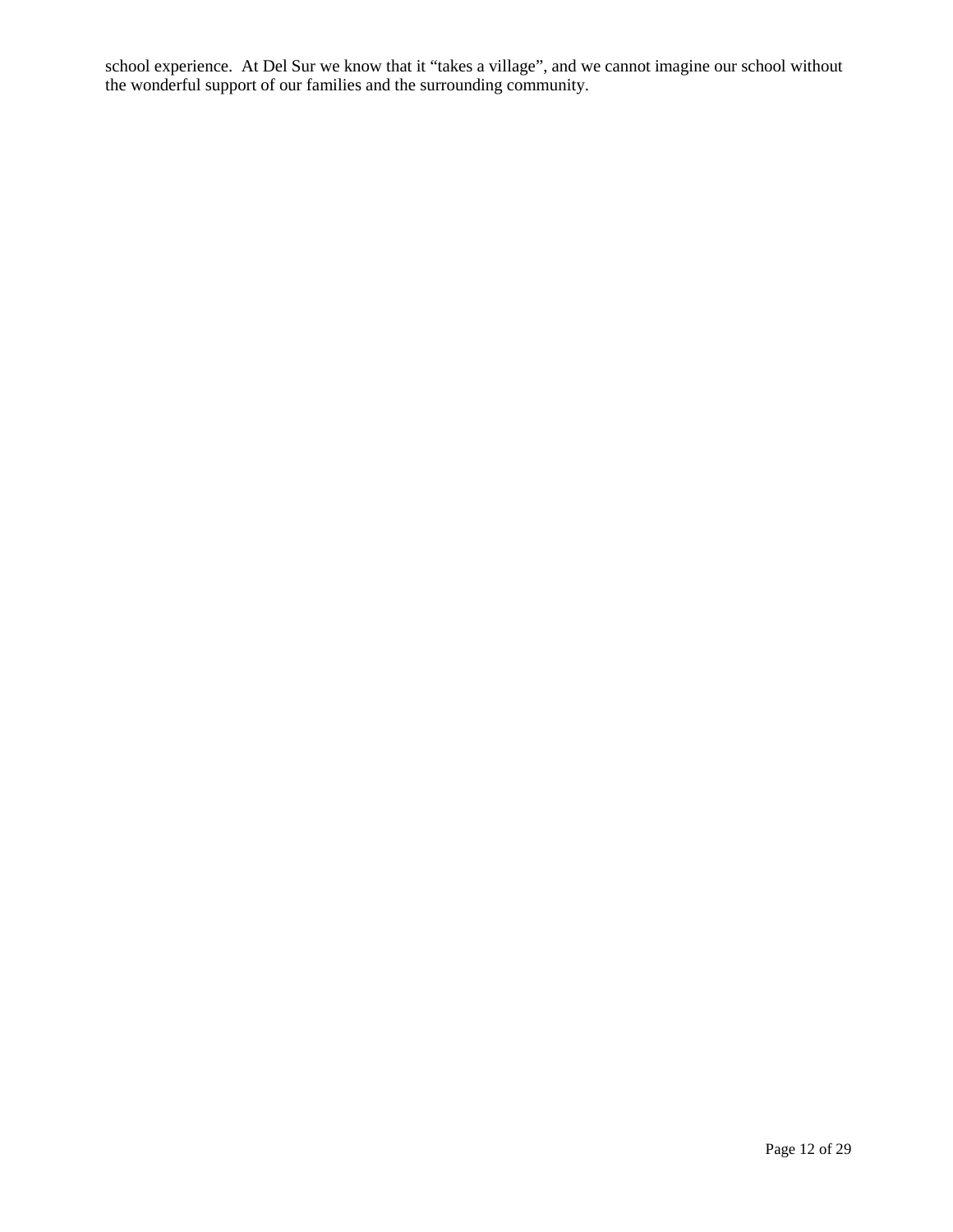#### **1. Curriculum:**

Del Sur celebrates the ability to teach a standards-based education system within a district that promotes site-based management. Poway Unified School District operates under the belief that each school, provided with research based state approved instructional materials, can then select added instructional tools focused on the individual school population needs. With each curriculum adoption, the district creates a pilot committee made up of teachers known for their expertise in the subject being updated, and representatives from the curriculum department at the district level. This year the district is helping schools align their math teaching with the Common Core standards.

Common Core drives our instruction. From early childhood to grade five, we at Del Sur focus on teaching children to read and then transform them to consumers of information as they "read to learn" in the intermediate grades. We use Houghton Mifflin reading program as the foundational piece to teaching literacy and supplement these materials with research based designed to reach all levels of learners. With the changes in the Common Core literacy standards, the need to supplement non-fiction has elicited much collaboration and sharing within the school and across the district. This change in the genre used to teach literacy instruction has benefited the approach we use at Del Sur that combines our social studies instruction with language arts.

Operating a school in an area of San Diego, where many of the community stake holders are employed in STEM professions, Del Sur actively engages students in hands-on instruction in science and math. In math students are being taught with a greater emphasis on understanding math concepts and acquiring the ability to apply and explain their mathematical knowledge in a variety of contexts. The instructional mantra of science at Del Sur is exploratory, experiential, and hands-on. This is highlighted in activities like our annual Science Day when professionals in various science fields come and present to the students. Nothing is more motivating than seeing the Navy Bomb Unit share how amazing their robots are in eradicating a threat.

Del Sur values not only the academic instruction but the supplemental subjects that create well rounded citizens. We have a PE coach who works with students building stamina, and acquiring healthy living habits. Our physical education instructor utilizes the SPARK curriculum, which has documented the links between physical education and improved academic performance. We also have a recess Running Club where students are motivated to run laps and get healthy! Our vocal music program is Pre-K to 4th grade and includes vocal instruction and music appreciation across the decades. Instrumental instruction begins at 4th and 5th in order to prepare students for the middle school band and orchestra programs. In the area of visual arts, we have two dedicated instructors who teach art monthly to our students. And in response to student request, our Student Council runs a yearly talent show.

Del Sur opened six years ago with a research-based approach to the use of technology. The digital generation sees technology as a tool, not a specific learning curriculum. Del Sur works hard to use technology as a seamless instrument for learning. In all classrooms, teachers have access to Promethean Boards, sound systems with microphones, and iPads as needed. Many of the upper grade classes use "A Bring Your Own Device" to school approach to expand the use of technology as a tool to complement instruction. With Common Core SBAC online testing being piloted this year in California, teachers are focusing on the need to teach students to develop keyboarding skills proficiently. Technology is also used to build support for students needing more intense instruction in the areas of language arts and math. This target group includes second language learners and students whose formative and summative assessment performance indicate the need for extra instruction with the goal of reaching grade level success.

We pride ourselves on personalization. Our curriculum constantly evolves based on changing educational norms and our students' needs. With the involvement of parents through frequent conferences, surveys, and committee involvement, our goal is to create well-rounded college and career-ready individuals.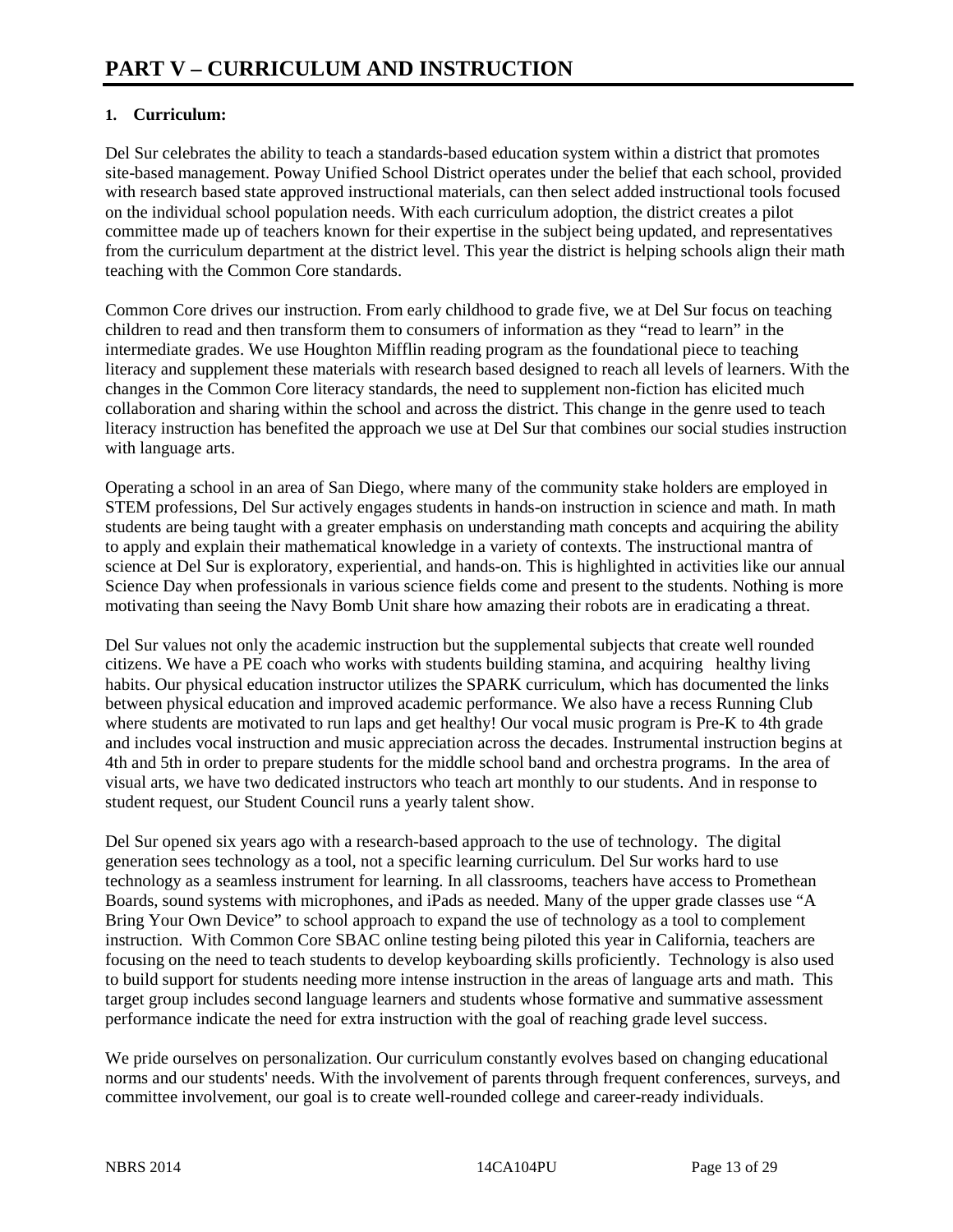#### **2. Reading/English:**

Literacy success at all grades is a driving force at Del Sur. We begin each school year with a variety of assessments, both teacher-given and computer-delivered to ascertain student learning levels. Running Records, Fluency timings, Individual Reading Inventory, and San Diego Quick are some of the teacher assessments given multiple times throughout the year to monitor student progress. The Northwest Evaluation Association (NWEA) Measure of Academic Performance (MAP) computerized assessment is given three times a year to document student academic growth. The STAR Accelerated Reader computerized assessment is a secondary tool teachers use to measure literary progress.

Everyday reading instruction includes the use of the Houghton Mifflin Reading Series, Author Study, Core Literature, Daily Five/CAFÉ, Close Reading, Explicit Vocabulary Instruction, Phonics Instruction, and Socratic Seminar. These programs were chosen due to their research based success. How this looks varies from classroom to classroom and grade to grade. Del Sur does an excellent job of recognizing teachers' strengths and letting the class function with this in mind.

Through the use of frequent assessments, teachers identify students who need more explicit instruction to progress in reading. Students needing extra support are grouped by learning need. These students receive RTI support during the day in a small group format with a supplemental teacher. This support is also provided for our English language learners through programs such as Avenues with an ELL aide and in the classroom.

Many of Del Sur's instructional approaches are differentiated by the methodology being utilized. For example, Battle of the books, Universal Access Grouping, Six Minute Solution Plus and Story Works allow students to access information at their specific learning level. This use of these same programs across groupings help students feel inclusive in their learning no matter what their current learning needs.

Another path Del Sur uses to reach all learning levels in a seamless manner is computer based learning. At all grade levels students use programs such as Lexia Phonics, Compass Learning, Razz Kids, Accelerated Reader and Learning Quest. As we begin to build our instruction around the Common Core Standards, many teachers are researching and discovering apps designed to address specific learning needs.

#### **3. Mathematics:**

Math curriculum at Del Sur is driven by Common Core mathematical practices and the daily needs of our individual students. Math Expressions is our core curriculum. However, with the advent of Common Core state standards, each grade level has worked diligently to supplement the curriculum with relevant and rigorous lessons which provide students with a greater conceptual understanding of mathematical practices and real world applications. Our instructional methods are research-based and highly engaging in order to accelerate student learning. These methods include the use of manipulatives, visuals, and algorithms, as well as performance tasks that ensure students' practical understanding of each mathematical domain.

Math Talk is an integral part of every lesson providing students with opportunities to demonstrate their mastery of previously taught standards and comprehension of new concepts. The structure of Math Talk varies, but at all grade levels students describe, analyze, and re-voice their approaches to problems. Among the many benefits of Math Talk is that it is student-led. Therefore, it encourages students to contribute a significant voice in the classroom. They use powerful reasoning and divergent thinking to demonstrate multiple solution strategies. We feel strongly that our students must take ownership of their learning. These instructional methods provide teachers with the opportunity to hone in on students who have quickly mastered skills and are ready to move on as well as those who require additional support.

Our quest is to differentiate instruction and monitor progress to meet individual needs of those performing both below and above grade level. Students are pulled for small group instruction by supplemental teachers, classroom teachers, and parent volunteers where their specific needs are carefully addressed. Students are provided daily opportunities, through cooperative groupings, project-based learning activities, and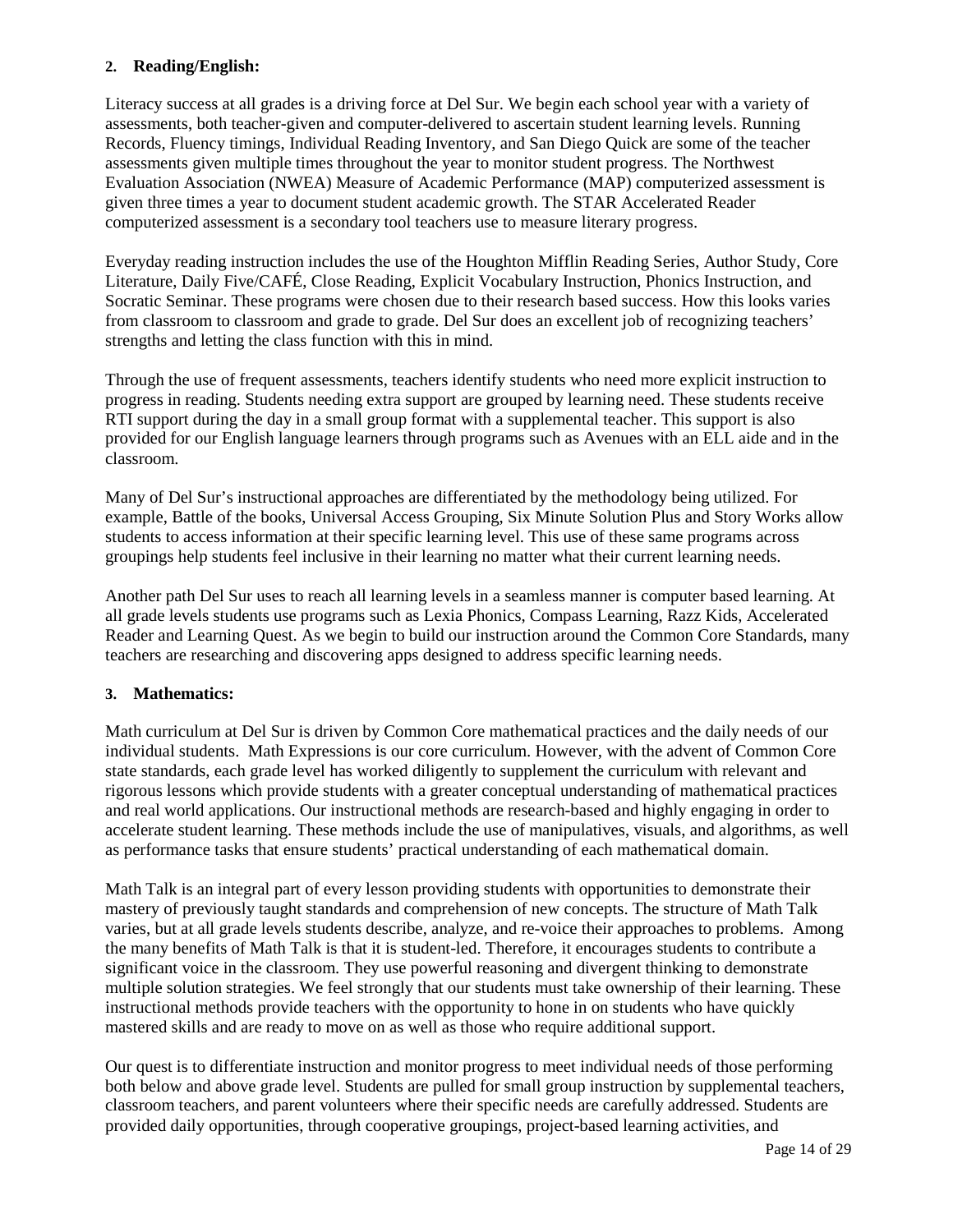personalized skill-based software programs, to extend their understanding of math, to be challenged at their own levels, and perform to the best of their ability.

Students acquire foundational mathematical skills through direct instruction, guided practice, individual and group exploration, and the imbedded use of academic vocabulary. As evidenced by our consistently improving testing data, the Del Sur school community feels confident that our students' mathematical instructional needs are being met.

#### **4. Additional Curriculum Area:**

According to Albert Einstein, "The process of scientific discovery is, in effect a continual flight from wonder." This belief system is clearly evident at Del Sur in pre-K through grade 5. Our students receive a focused, standards-based program that prepares them to move forward with mastery to the next grade level. Del Sur utilizes the state approved science curriculum from Scott Foresman. All students are assessed on knowledge and practical applications in a multitude of scientific areas. The basis of our science curriculum, however, is the involvement of daily project-based, cross-curricular activities at each grade level that encourage questioning and a deeper understanding of concepts that align with the California State Common Core Standards.

Science at Del Sur is always a "hands on" experience. Students create Playdoh and petroglyphs in our Engineering is Elementary program. Our Robotics Team and Lego Robotics classes encourage experimentation and innovative design ideas. Students on campus participate in the Toshiba National ExploraVision contest where they design technologies and create product prototypes for the betterment of future generations. In addition, the entire school participates in our annual Science Fair competition where classes and individual students create projects following proper scientific method. Our Garden Club allows the student and parent community to plant, harvest, and further investigate soil, insects, and plant growth and development. Mad Science is a frequent visitor to our campus with school-wide assemblies and individual classroom presentations that focus on grade level California Science Standards. Student involvement is key to the popularity of these presentations. Other "in school" field trips have been from The San Diego Natural History Museum, Scripps Institute of Oceanography, and Project Wildlife.

Our general education preschool and Special Education preschool offers interactive activities that "show" how science works. Students explore items that float or sink. They "see" how the water cycle works, and how rainwater volume looks different in various containers. Our early childhood program uses our garden for planting, measuring, and life cycle activities. Students use their senses to feel and taste frozen water. All these activities align with the California State Science Standards for early childhood and primary grade education. We feel strongly that these activities foster students' love of learning and create a sense of wonder about the world around them. Additionally, a spirit of collaboration is taught that benefits the social and emotional growth of our youngest learners on campus as they move forward in their education at Del Sur.

Parent support is critical to the success of our science program. Each year we hold a Family Science Night that showcases grade level experiments that can be done in the classroom as well as at home. We believe inquiry-based learning and exploration must expand beyond the walls of the classroom. The parent community at Del Sur is an integral part of this successful event. In addition, our annual Science Day welcomes over 30 Del Sur parents who work in the field of science. They showcase their scientific talents and expertise by preparing interactive demonstrations for every grade level on campus during the first half of the day. The afternoon is reserved for collaborative in-class experiments with peers. Throughout Science Day students also have the opportunity to do research to answer specific science questions posted around our campus.

Our science curriculum truly aligns with Del Sur's vision "to inspire future 21st century global citizens. Our child-centered focus respects individual learning styles and nurtures each student's unique gifts and abilities thus allowing them to discover their own genius."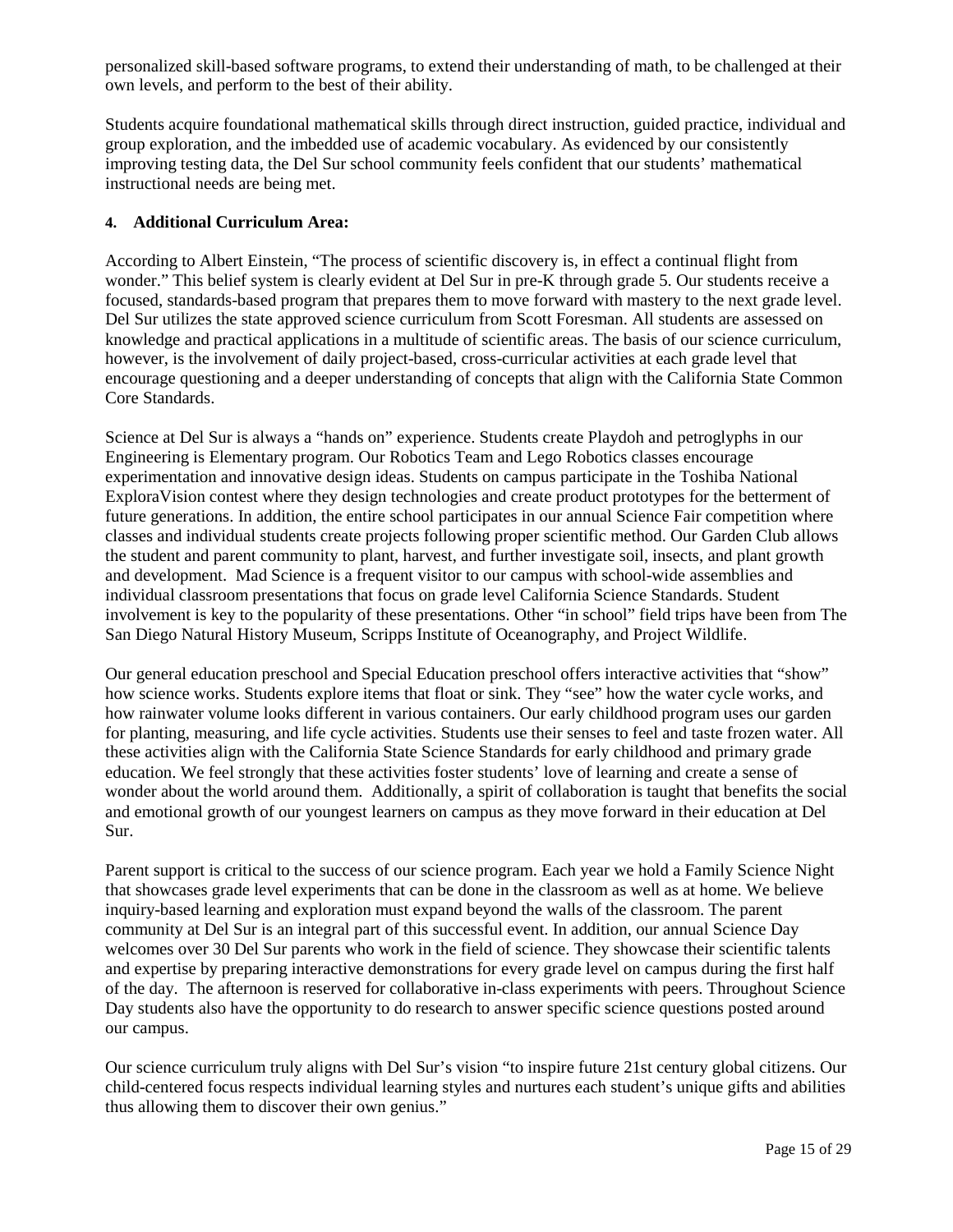#### **5. Instructional Methods:**

District and state standards have shaped and driven instructional methods from preschool to fifth grade at Del Sur. The curriculum accessed to provide instruction is standardized at each of the grade levels. Teachers meet weekly to plan and develop lessons appropriate for their specific group of students. At all grade levels, students are grouped in content specific instruction in the areas of math and language arts. These groupings, which are based on teacher data, are guided by teachers and/or parent volunteers. Groups are fluid in nature and change as new assessments are given.

Students in Kindergarten through fifth grade take the Northwest Evaluation Association (NWEA) Measure of Academic Progress (MAP) test three times a year, fall, winter, and spring. Teachers have been provided with a learning ladder which disaggregates the data into learning needs depending on the sub scores the student achieves. Instruction that responds to designated learning needs are incorporated in a class lesson or small group instruction. At the end of the year, students' MAP scores help teachers and families see areas of growth and areas of need. School-wide, these scores are used to identify grade level strengths and grade level limitations.

Technology is a driving force at this juncture in education. As a result, teachers have been trained in using Lexia Phonics and Compass Learning. These programs address individual students' needs based on assessments and are accessible at home as well as at school. With tools like the iPad becoming more available in all classrooms, apps for students of all levels including second language learners are often used during the regular class day.

In the 2012-2013 school year, Del Sur, along with all Poway Unified Schools, began "switching gears" toward the implementation of the Common Core standards. Building on our model of staff development around Tier 1 intervention, Del Sur teachers received training in the new CCSS writing model designed by Lucy Calkins. We centered our work around the Units of Study Pilot updated program she began writing in 2011 to align to the Common Core.

With the on-going implementation of the Common Core State standards, our instructional and assessment practices continue to evolve. But our belief remains unchanged: expectations for all students to succeed begin and end in the classroom. It is this belief that unites and inspires the Del Sur family.

#### **6. Professional Development:**

A key building block at Del Sur is our collaborative structure. Since its inaugural year, our school's population has quadrupled, but we have maintained a "village" mentality of the founding staff members, which is a commitment to maintaining a cohesive Professional Learning Community (PLC).

We are continuously reflecting on PLC practices which best support increased student achievement and teacher-based needs. As we continue upon the journey to implement the Common Core standards, we recognize the magnitude of collaboration in our evolving pedagogy.

Our district, Poway Unified, has developed a system called "Teaching and Learning Cooperative (TLC)" which promotes professional development in support of district goals and encourages teachers to initiate and take responsibility for their own professional growth. Teachers are invited to take part in these TLCs each year. Many of our Del Sur teachers immersed themselves in Six Minute Solution, a reading comprehension and fluency program, and Lucy Calkins' Units of Study, based on the Common Core writing standards.

All teachers meet one to two times a month for Professional Learning. Based on the needs of our students, we have chosen to study such topics as Quantum Learning, San Diego Area Writing Project, Common Core Math Practices, and How Full Is Your Bucket? by Tom Rath. Teachers continually explore topics for further study using educational websites, professional journals, and ideas taken from professional conferences. In addition, we have a leadership team which meets biweekly to review and disseminate innovative practices to all teachers.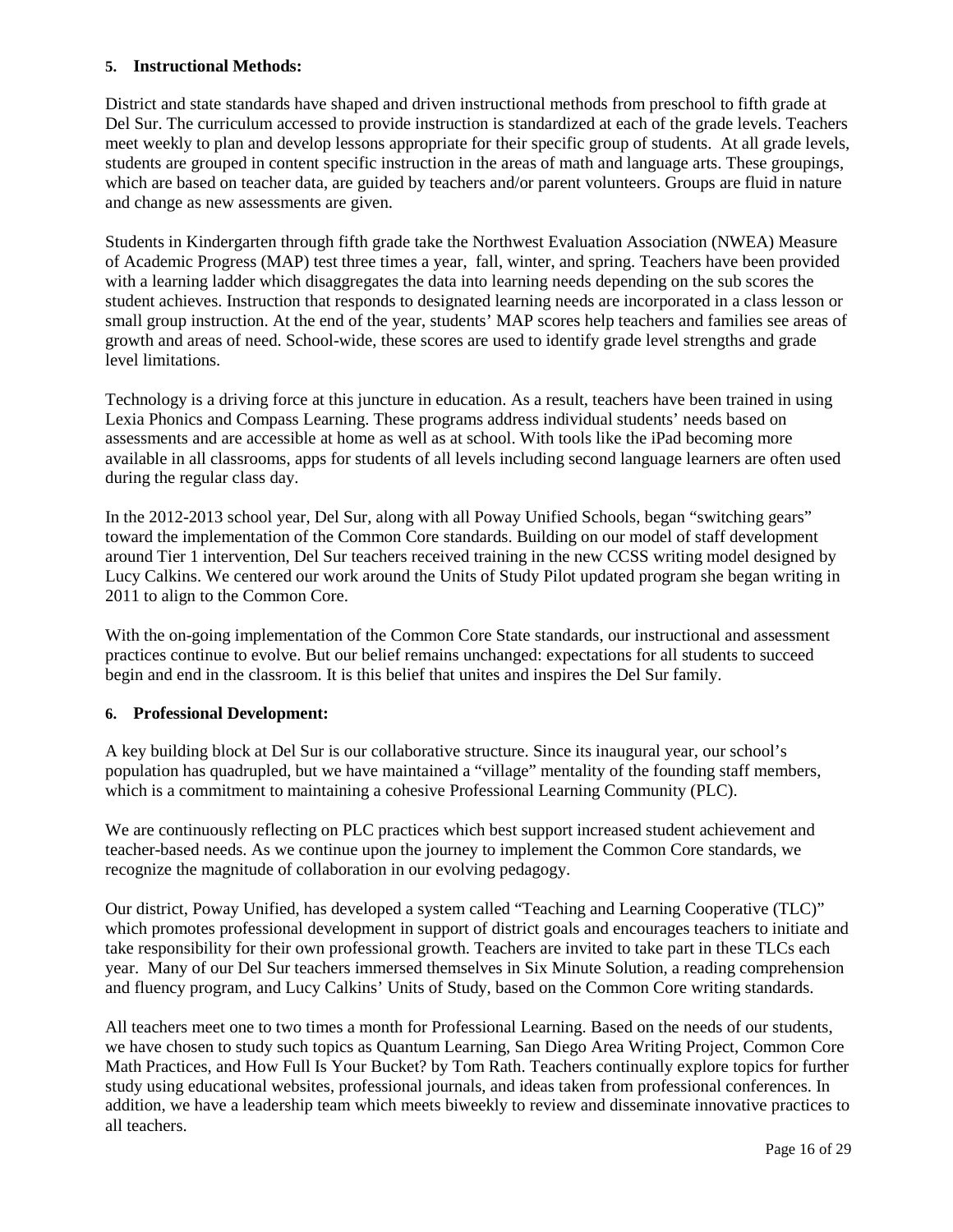Currently, our focus has been the Common Core math standards. In January we had a district-wide Professional Growth Day where teachers collaborated in grade-specific teams to discuss the changes in our math curriculum as we have adapted to the new standards. Four of the presenters were from our staff, and they shared their pedagogical changes in using performance-based tasks. This day made a huge impact on teachers as well as administrators; we returned with lots of ideas to explain the "why" to our students behind the traditional math algorithms. Our students are now moving beyond procedural fluency and are deepening their conceptual understanding.

It is evident that our PLC yields increased student achievement and college readiness. When teachers are provided time to focus on essential teaching practices, data, and student needs, student achievement soars.

#### **7. School Leadership**

The principal leads the school through collective leadership. It is his belief that an effective school focused on student needs is best realized by enhancing the capacity of teachers to serve as leaders in instructional methodology and curriculum expertise.

Del Sur is a collaborative school culture where formal systems to enhance communication and leadership are supported. The principal is willing to assist with whatever task is at hand and to encourage all staff members to be creative thinkers and risk takers. He demonstrates his caring for children on a daily basis as he is on campus and in classrooms regularly. This offers him the opportunity to get to know students personally. He believes in maintaining high standards for all students while keeping their individual needs at the utmost priority.

Every other week, grade level team leaders from preschool through fifth grade meet with the principal to discuss our school climate and to help frame our next steps in terms of teacher learning. All teachers meet one to two times a month for Professional Learning which is facilitated by the principal and teacher leaders.

Although we enjoy working as a unit in our PLC, we have also realized there is a need for differentiation in teacher research endeavors. The principal alongside our teachers have pooled resources and come together to study chosen topics during "Professional Time", pertinent to their individual needs. Small groups of teachers research curricular areas of their choice that align with school goals as defined during the end of the year strategic planning process. The principal attends these meetings to support teacher research.

Every Thursday the principal meets with an individual grade level to discuss curricular and instructional issues with the members of the grade level teaching team. This practice focuses on the needs of the grade level in terms of instructional materials and practices, technological resources, and observing other teachers in their practice. The team also discusses struggling learners which we call our "Kid Watch" students and collectively reviews strategies and programs that would be beneficial for individual students. Three times a year, the principal meets with individual teachers to discuss identified "Kid Watch" students. During these meetings, collectively the teacher and principal discuss individual student's progress and create next step action plans. The "Kid Watch" process is a hallmark program that the staff has attributed to the success of all of our students.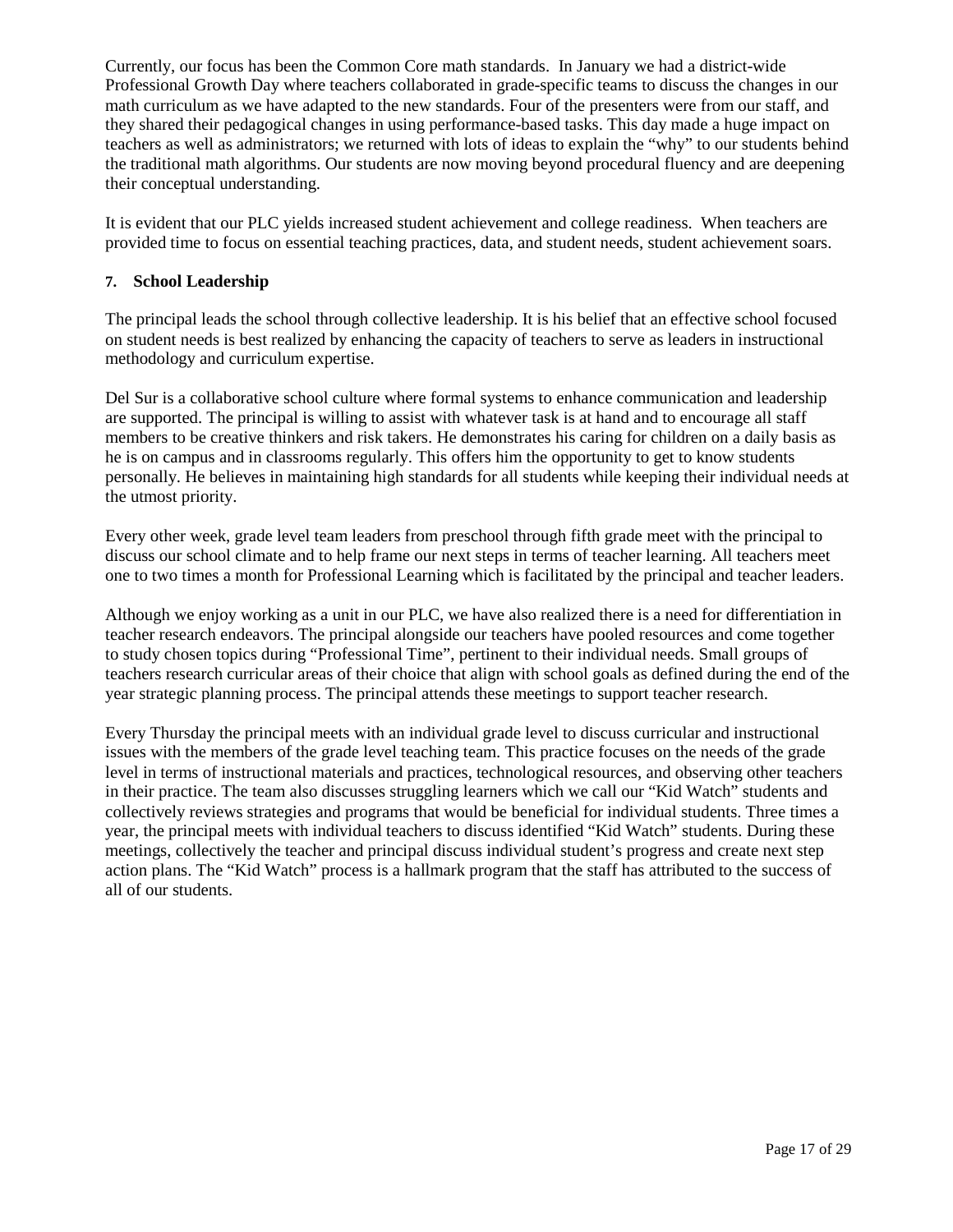#### **STATE CRITERION--REFERENCED TESTS**

Publisher: Educational Testing Service

**Subject:** <u>Math **Test:** California Standards Test (STAR)</u><br> **All Students Tested/Grade:** 3 **Edition/Publication Year:** 2013 **All Students Tested/Grade:** 3 **Edition/Publication Year:** 2013

| School Year                      | 2012-2013      | 2011-2012    | 2010-2011    | 2009-2010      | 2008-2009        |
|----------------------------------|----------------|--------------|--------------|----------------|------------------|
| Testing month                    | Apr            | Apr          | Apr          | Apr            | Apr              |
| <b>SCHOOL SCORES*</b>            |                |              |              |                |                  |
| % Proficient plus % Advanced     | 91             | 93           | 96           | 97             | 88               |
| % Advanced                       | 80             | 70           | 65           | 64             | 56               |
| Number of students tested        | 88             | 87           | 74           | 36             | 34               |
| Percent of total students tested | 33             | 36           | 40           | 34             | 40               |
| Number of students tested with   | $\overline{2}$ | $\mathbf{1}$ | $\mathbf{1}$ | $\overline{0}$ | $\overline{0}$   |
| alternative assessment           |                |              |              |                |                  |
| % of students tested with        | $\overline{2}$ | $\mathbf{1}$ | $\mathbf{1}$ | $\overline{0}$ | $\overline{0}$   |
| alternative assessment           |                |              |              |                |                  |
| <b>SUBGROUP SCORES</b>           |                |              |              |                |                  |
| 1. Free and Reduced-Price        |                |              |              |                |                  |
| Meals/Socio-Economic/            |                |              |              |                |                  |
| <b>Disadvantaged Students</b>    |                |              |              |                |                  |
| % Proficient plus % Advanced     | 92             | 77           | 92           | 100            | 83               |
| % Advanced                       | 75             | 39           | 25           | 38             | 33               |
| Number of students tested        | 12             | 13           | 12           | 8              | 12               |
| 2. Students receiving Special    |                |              |              |                |                  |
| <b>Education</b>                 |                |              |              |                |                  |
| % Proficient plus % Advanced     | 100            | 100          | 83           | 100            | 100              |
| % Advanced                       | 57             | 67           | 67           | 50             | 67               |
| Number of students tested        | $\overline{7}$ | 12           | 6            | $\overline{2}$ | 3                |
| 3. English Language Learner      |                |              |              |                |                  |
| <b>Students</b>                  |                |              |              |                |                  |
| % Proficient plus % Advanced     | 85             | 92           | 92           | 100            | 60               |
| % Advanced                       | 70             | 67           | 25           | 50             | $\boldsymbol{0}$ |
| Number of students tested        | 20             | 12           | 12           | 6              | 5                |
| 4. Hispanic or Latino            |                |              |              |                |                  |
| <b>Students</b>                  |                |              |              |                |                  |
| % Proficient plus % Advanced     | 80             | 90           | 100          | 100            | 67               |
| % Advanced                       | 70             | 60           | 33           | 50             | $\boldsymbol{0}$ |
| Number of students tested        | 10             | 10           | 9            | 6              | $\overline{3}$   |
| 5. African-American              |                |              |              |                |                  |
| <b>Students</b>                  |                |              |              |                |                  |
| % Proficient plus % Advanced     |                |              |              |                | 100              |
| % Advanced                       |                |              |              |                | $\boldsymbol{0}$ |
| Number of students tested        |                |              |              |                | 1                |
| <b>6. Asian Students</b>         |                |              |              |                |                  |
| % Proficient plus % Advanced     | 95             | 92           | 100          | 100            | 100              |
| % Advanced                       | 95             | 92           | 91           | 100            | 80               |
| Number of students tested        | 21             | 12           | 11           | $\overline{2}$ | 5                |
| 7. American Indian or            |                |              |              |                |                  |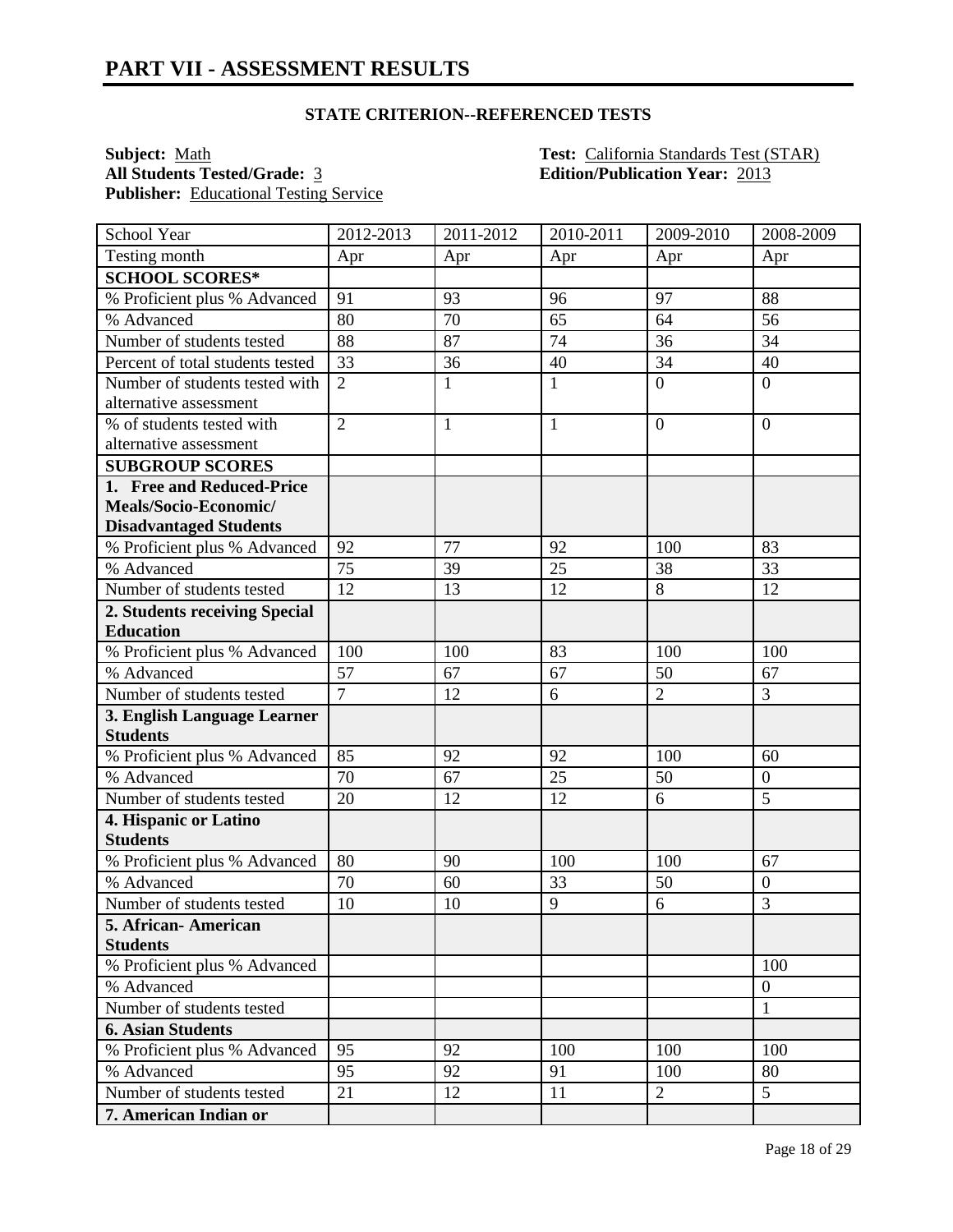| <b>Alaska Native Students</b>    |    |    |    |    |    |
|----------------------------------|----|----|----|----|----|
| % Proficient plus % Advanced     |    |    |    |    |    |
| % Advanced                       |    |    |    |    |    |
| Number of students tested        |    |    |    |    |    |
| 8. Native Hawaiian or other      |    |    |    |    |    |
| <b>Pacific Islander Students</b> |    |    |    |    |    |
| % Proficient plus % Advanced     |    |    |    |    |    |
| % Advanced                       |    |    |    |    |    |
| Number of students tested        |    |    |    |    |    |
| 9. White Students                |    |    |    |    |    |
| % Proficient plus % Advanced     | 91 | 96 | 96 | 95 | 82 |
| % Advanced                       | 77 | 65 | 67 | 68 | 65 |
| Number of students tested        | 43 | 52 | 45 | 19 | 17 |
| <b>10. Two or More Races</b>     |    |    |    |    |    |
| identified Students              |    |    |    |    |    |
| % Proficient plus % Advanced     |    |    |    |    |    |
| % Advanced                       |    |    |    |    |    |
| Number of students tested        |    |    |    |    |    |
| 11. Other 1: Other 1             |    |    |    |    |    |
| % Proficient plus % Advanced     |    |    |    |    |    |
| % Advanced                       |    |    |    |    |    |
| Number of students tested        |    |    |    |    |    |
| 12. Other 2: Other 2             |    |    |    |    |    |
| % Proficient plus % Advanced     |    |    |    |    |    |
| % Advanced                       |    |    |    |    |    |
| Number of students tested        |    |    |    |    |    |
| 13. Other 3: Other 3             |    |    |    |    |    |
| % Proficient plus % Advanced     |    |    |    |    |    |
| % Advanced                       |    |    |    |    |    |
| Number of students tested        |    |    |    |    |    |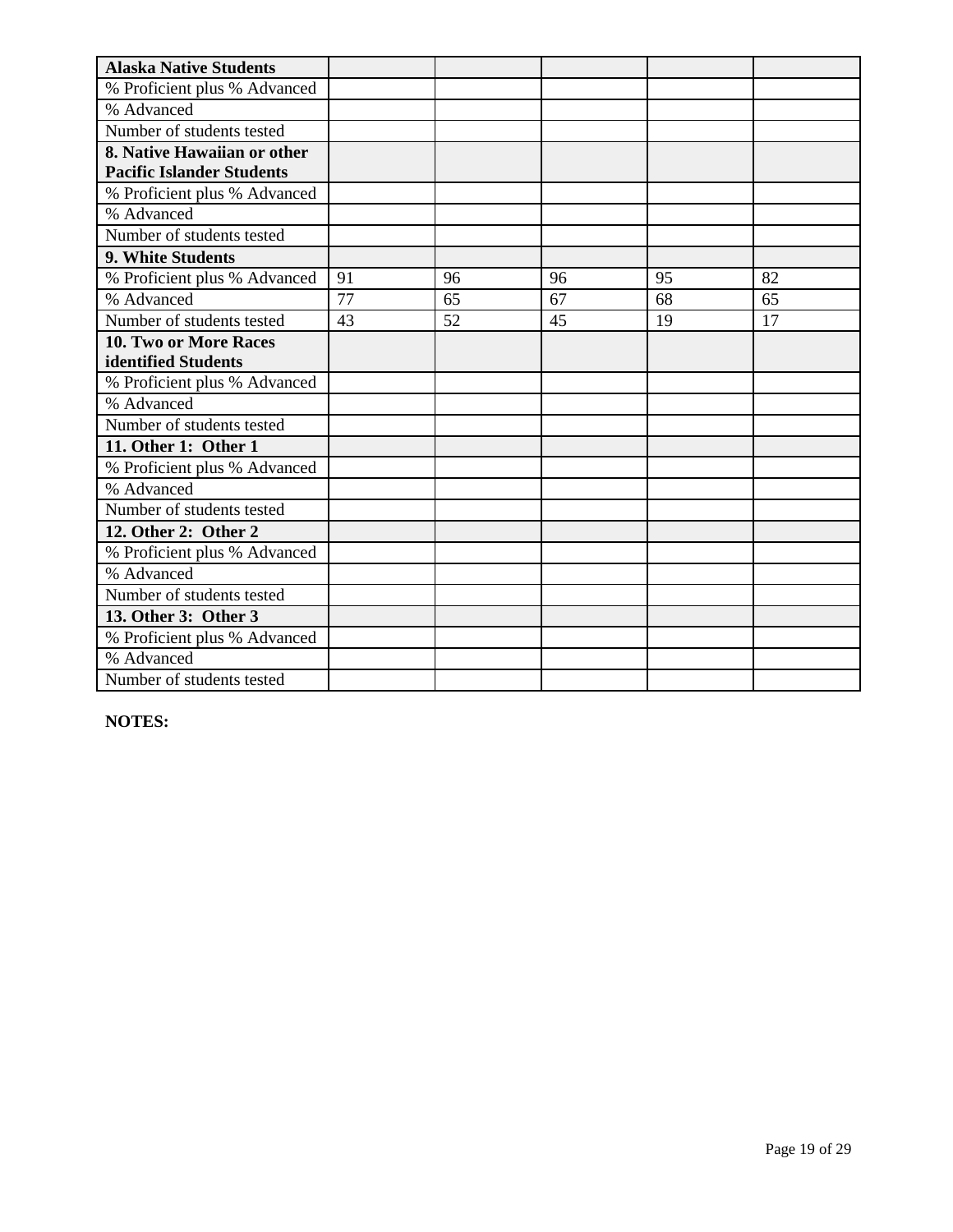#### **STATE CRITERION--REFERENCED TESTS**

# **Publisher:** Educational Testing Service

#### **Subject:** <u>Math **Test:** California Standards Test (STAR)</u><br> **All Students Tested/Grade:** 4 **Test: California Standards Test (STAR) All Students Tested/Grade:** 4 **Edition/Publication Year:** 2013

| School Year                              | 2012-2013       | 2011-2012    | 2010-2011      | 2009-2010      | 2008-2009        |
|------------------------------------------|-----------------|--------------|----------------|----------------|------------------|
| Testing month                            | Apr             | Apr          | Apr            | Apr            | Apr              |
| <b>SCHOOL SCORES*</b>                    |                 |              |                |                |                  |
| % Proficient plus % Advanced             | 99              | 99           | 84             | 95             | 86               |
| % Advanced                               | 85              | 87           | 63             | 74             | 77               |
| Number of students tested                | 92              | 85           | 57             | 39             | 22               |
| Percent of total students tested         | 34              | 35           | 31             | 36             | 26               |
| Number of students tested with           | 1               | $\mathbf{1}$ | $\overline{2}$ | $\overline{0}$ | $\overline{0}$   |
| alternative assessment                   |                 |              |                |                |                  |
| % of students tested with                | $\mathbf{1}$    | $\mathbf{1}$ | $\overline{4}$ | $\overline{0}$ | $\overline{0}$   |
| alternative assessment                   |                 |              |                |                |                  |
| <b>SUBGROUP SCORES</b>                   |                 |              |                |                |                  |
| 1. Free and Reduced-Price                |                 |              |                |                |                  |
| Meals/Socio-Economic/                    |                 |              |                |                |                  |
| <b>Disadvantaged Students</b>            |                 |              |                |                |                  |
| % Proficient plus % Advanced             | 100             | 100          | 83             | 92             | 50               |
| % Advanced                               | 57              | 71           | 41             | 58             | 25               |
| Number of students tested                | $\overline{14}$ | 14           | 12             | 12             | $\overline{4}$   |
| 2. Students receiving Special            |                 |              |                |                |                  |
| <b>Education</b>                         |                 |              |                |                |                  |
| % Proficient plus % Advanced             | 100             | 100          | 50             | 100            | $\overline{0}$   |
| % Advanced                               | 82              | 83           | 33             | 100            | $\boldsymbol{0}$ |
| Number of students tested                | 11              | 6            | 6              | $\overline{7}$ | $\mathbf{1}$     |
| 3. English Language Learner              |                 |              |                |                |                  |
| <b>Students</b>                          |                 |              |                |                |                  |
| % Proficient plus % Advanced             | 100             | 100          | 100            | 60             | 67               |
| % Advanced                               | 100             | 70           | 44             | 60             | 67               |
| Number of students tested                | 12              | 10           | 9              | 5              | 3                |
| 4. Hispanic or Latino<br><b>Students</b> |                 |              |                |                |                  |
| % Proficient plus % Advanced             | 90              | 100          | 100            | 67             | $\overline{0}$   |
| % Advanced                               | 70              | 78           | 44             | 67             | $\overline{0}$   |
| Number of students tested                | 10              | 9            | 9              | 6              | $\overline{0}$   |
| 5. African-American                      |                 |              |                |                |                  |
| <b>Students</b>                          |                 |              |                |                |                  |
| % Proficient plus % Advanced             |                 |              |                |                | 75               |
| % Advanced                               |                 |              |                |                | 50               |
| Number of students tested                |                 |              |                |                | $\overline{4}$   |
| <b>6. Asian Students</b>                 |                 |              |                |                |                  |
| % Proficient plus % Advanced             | 100             | 100          | 88             | 100            | 100              |
| % Advanced                               | 100             | 93           | 88             | 100            | 100              |
| Number of students tested                | 15              | 14           | 8              | 5              | 3                |
| 7. American Indian or                    |                 |              |                |                |                  |
| <b>Alaska Native Students</b>            |                 |              |                |                |                  |
| % Proficient plus % Advanced             |                 |              |                |                |                  |
| % Advanced                               |                 |              |                |                |                  |
|                                          |                 |              |                |                |                  |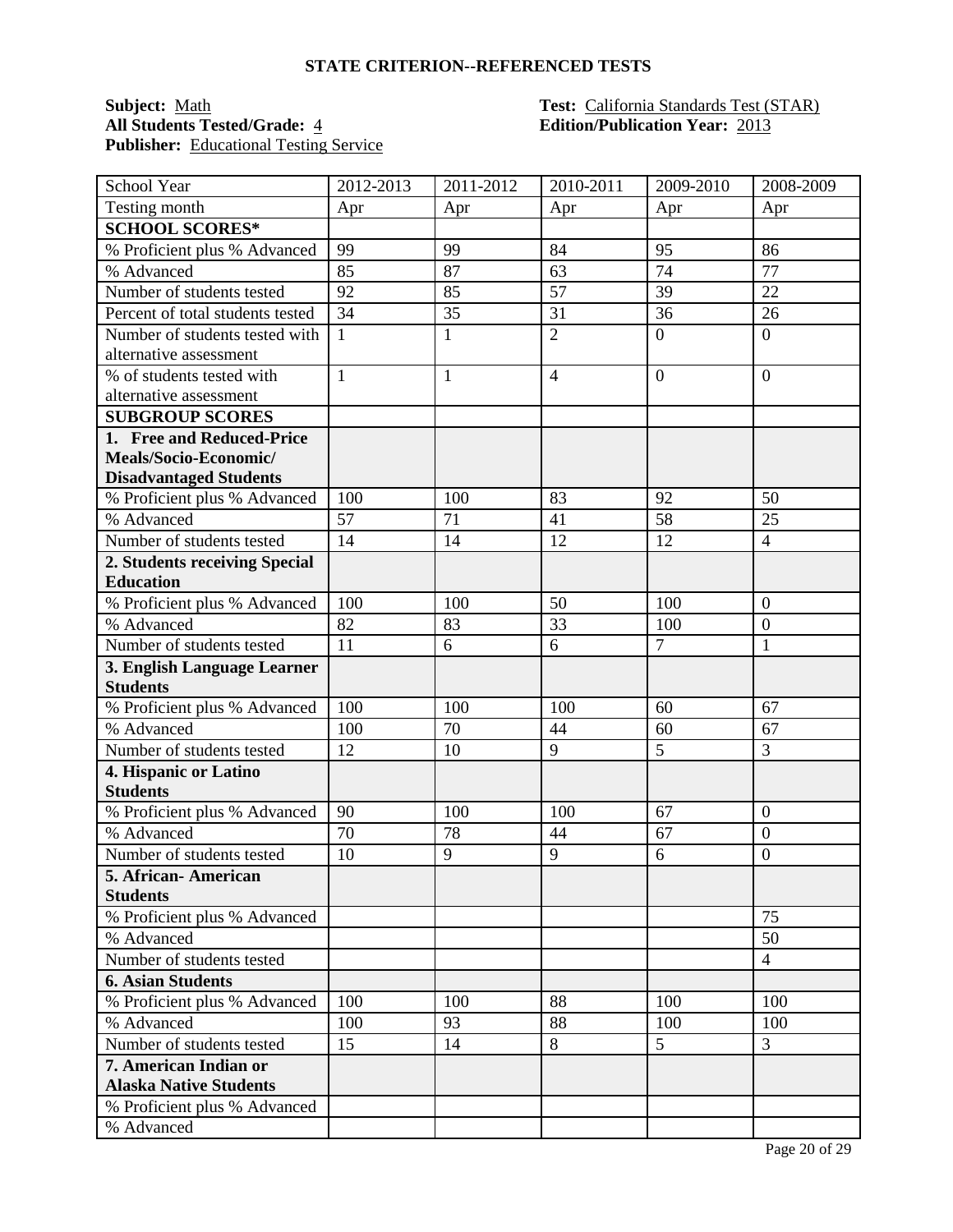| Number of students tested        |     |    |    |     |    |
|----------------------------------|-----|----|----|-----|----|
| 8. Native Hawaiian or other      |     |    |    |     |    |
| <b>Pacific Islander Students</b> |     |    |    |     |    |
| % Proficient plus % Advanced     |     |    |    |     |    |
| % Advanced                       |     |    |    |     |    |
| Number of students tested        |     |    |    |     |    |
| 9. White Students                |     |    |    |     |    |
| % Proficient plus % Advanced     | 100 | 98 | 81 | 100 | 92 |
| % Advanced                       | 90  | 90 | 69 | 68  | 83 |
| Number of students tested        | 52  | 48 | 32 | 19  | 12 |
| 10. Two or More Races            |     |    |    |     |    |
| identified Students              |     |    |    |     |    |
| % Proficient plus % Advanced     |     |    |    |     |    |
| % Advanced                       |     |    |    |     |    |
| Number of students tested        |     |    |    |     |    |
| 11. Other 1: Other 1             |     |    |    |     |    |
| % Proficient plus % Advanced     |     |    |    |     |    |
| % Advanced                       |     |    |    |     |    |
| Number of students tested        |     |    |    |     |    |
| 12. Other 2: Other 2             |     |    |    |     |    |
| % Proficient plus % Advanced     |     |    |    |     |    |
| % Advanced                       |     |    |    |     |    |
| Number of students tested        |     |    |    |     |    |
| 13. Other 3: Other 3             |     |    |    |     |    |
| % Proficient plus % Advanced     |     |    |    |     |    |
| % Advanced                       |     |    |    |     |    |
| Number of students tested        |     |    |    |     |    |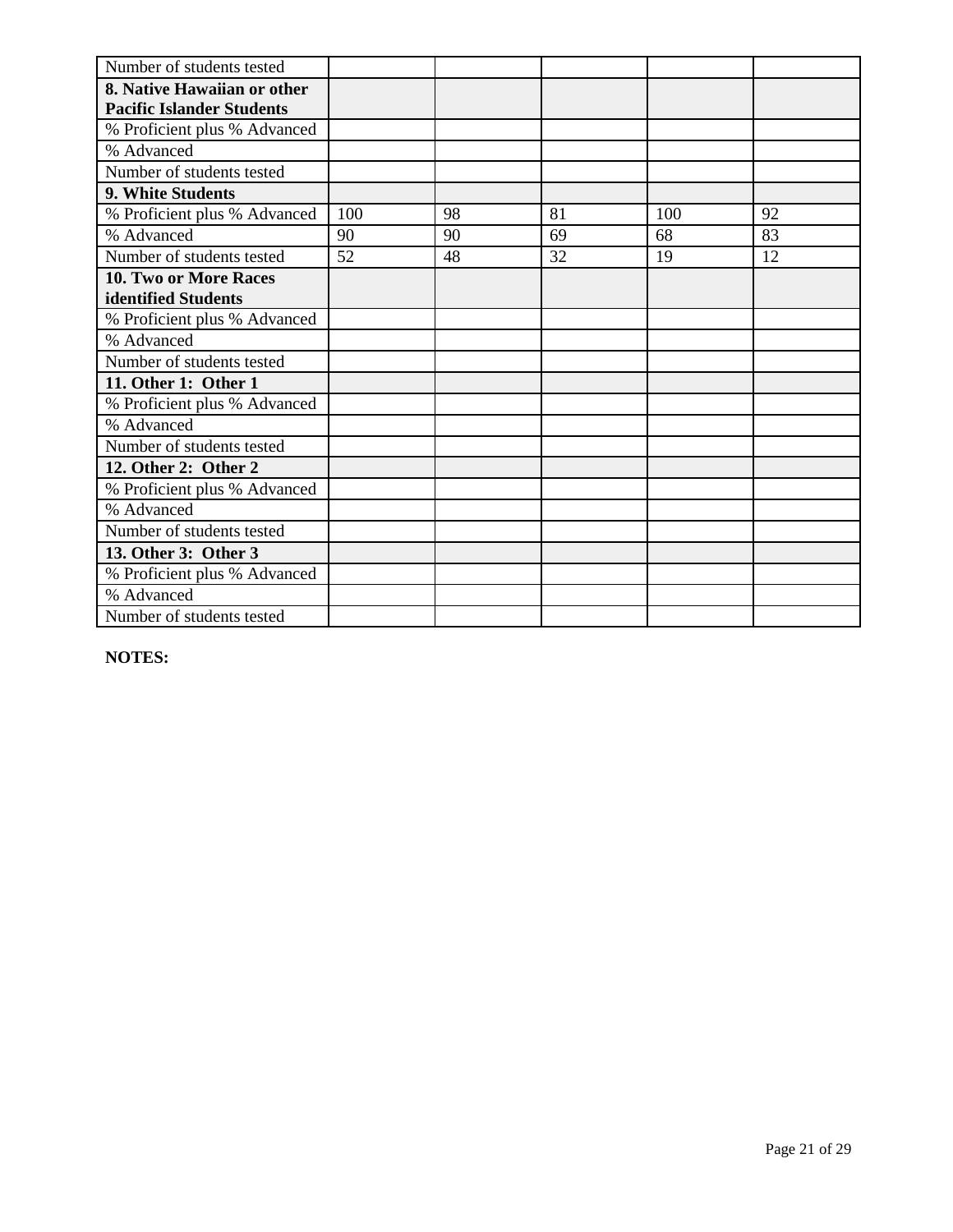#### **STATE CRITERION--REFERENCED TESTS**

### **All Students Tested/Grade:** 5 **Edition/Publication Year:** 2013 **Publisher:** Educational Testing Service

# **Subject:** <u>Math **Test:** California Standards Test (STAR)</u><br> **All Students Tested/Grade:** 5 **Test:** California Standards Test (STAR)

| School Year                      | 2012-2013      | $\overline{20}11 - 2012$ | 2010-2011    | 2009-2010        | 2008-2009      |
|----------------------------------|----------------|--------------------------|--------------|------------------|----------------|
| Testing month                    | Apr            | Apr                      | Apr          | Apr              | Apr            |
| <b>SCHOOL SCORES*</b>            |                |                          |              |                  |                |
| % Proficient plus % Advanced     | 96             | 91                       | 93           | 91               | 82             |
| % Advanced                       | 83             | 62                       | 66           | 67               | 48             |
| Number of students tested        | 88             | 69                       | 53           | 33               | 27             |
| Percent of total students tested | 33             | 29                       | 29           | 31               | 32             |
| Number of students tested with   | $\overline{0}$ | $\overline{2}$           | $\mathbf{1}$ | $\overline{2}$   | $\overline{0}$ |
| alternative assessment           |                |                          |              |                  |                |
| % of students tested with        | $\overline{0}$ | 3                        | $\mathbf{1}$ | 6                | $\overline{0}$ |
| alternative assessment           |                |                          |              |                  |                |
| <b>SUBGROUP SCORES</b>           |                |                          |              |                  |                |
| 1. Free and Reduced-Price        |                |                          |              |                  |                |
| Meals/Socio-Economic/            |                |                          |              |                  |                |
| <b>Disadvantaged Students</b>    |                |                          |              |                  |                |
| % Proficient plus % Advanced     | 88             | 78                       | 83           | 89               | 75             |
| % Advanced                       | 53             | 22                       | 50           | 44               | 42             |
| Number of students tested        | 17             | 9                        | 18           | 9                | 13             |
| 2. Students receiving Special    |                |                          |              |                  |                |
| <b>Education</b>                 |                |                          |              |                  |                |
| % Proficient plus % Advanced     | 100            | 80                       | 82           | 25               | 50             |
| % Advanced                       | 91             | 60                       | 46           | $\overline{0}$   | $\overline{0}$ |
| Number of students tested        | 11             | 5                        | 11           | $\overline{4}$   | $\overline{2}$ |
| 3. English Language Learner      |                |                          |              |                  |                |
| <b>Students</b>                  |                |                          |              |                  |                |
| % Proficient plus % Advanced     | 82             | 89                       | 80           | 90               | 100            |
| % Advanced                       | 82             | 56                       | 40           | 50               | 50             |
| Number of students tested        | 11             | 9                        | 5            | 10               | $\overline{4}$ |
| 4. Hispanic or Latino            |                |                          |              |                  |                |
| <b>Students</b>                  |                |                          |              |                  |                |
| % Proficient plus % Advanced     | 90             | 90                       | 91           | 67               | 100            |
| % Advanced                       | 70             | 40                       | 73           | $\boldsymbol{0}$ | 50             |
| Number of students tested        | 10             | 10                       | 11           | $\overline{3}$   | $\overline{4}$ |
| 5. African- American             |                |                          |              |                  |                |
| <b>Students</b>                  |                |                          |              |                  |                |
| % Proficient plus % Advanced     |                |                          |              |                  | 50             |
| % Advanced                       |                |                          |              |                  | 33             |
| Number of students tested        |                |                          |              |                  | 6              |
| <b>6. Asian Students</b>         |                |                          |              |                  |                |
| % Proficient plus % Advanced     | 100            | 100                      | 100          | 100              | 100            |
| % Advanced                       | 100            | 89                       | 100          | 86               | 100            |
| Number of students tested        | 15             | 9                        | 9            | $\overline{7}$   | $\overline{4}$ |
| 7. American Indian or            |                |                          |              |                  |                |
| <b>Alaska Native Students</b>    |                |                          |              |                  |                |
| % Proficient plus % Advanced     |                |                          |              |                  |                |
| % Advanced                       |                |                          |              |                  |                |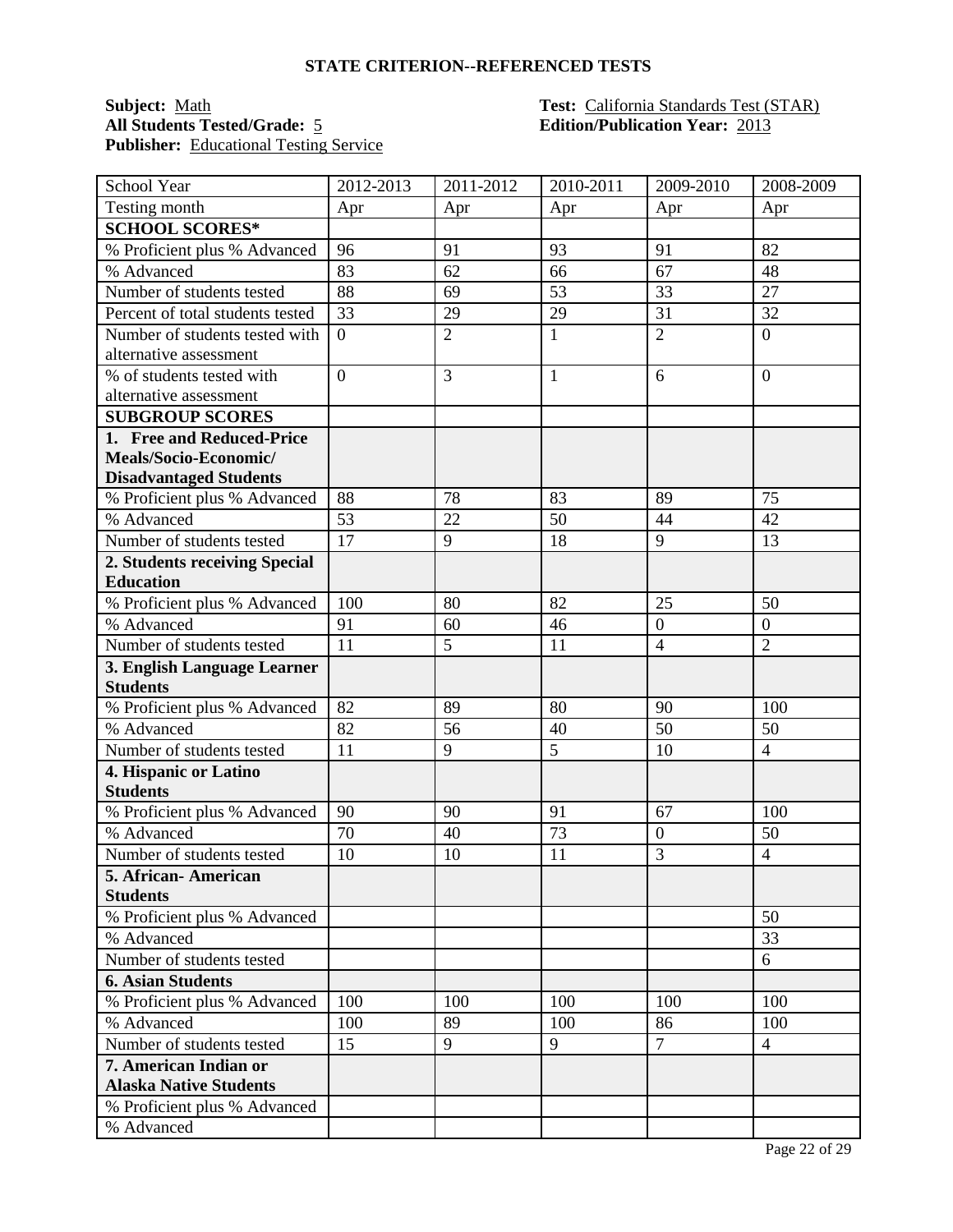| Number of students tested        |    |    |    |    |    |
|----------------------------------|----|----|----|----|----|
| 8. Native Hawaiian or other      |    |    |    |    |    |
| <b>Pacific Islander Students</b> |    |    |    |    |    |
| % Proficient plus % Advanced     |    |    |    |    |    |
| % Advanced                       |    |    |    |    |    |
| Number of students tested        |    |    |    |    |    |
| 9. White Students                |    |    |    |    |    |
| % Proficient plus % Advanced     | 94 | 92 | 96 | 88 | 82 |
| % Advanced                       | 83 | 64 | 58 | 71 | 36 |
| Number of students tested        | 47 | 39 | 26 | 17 | 11 |
| <b>10. Two or More Races</b>     |    |    |    |    |    |
| identified Students              |    |    |    |    |    |
| % Proficient plus % Advanced     |    |    |    |    |    |
| % Advanced                       |    |    |    |    |    |
| Number of students tested        |    |    |    |    |    |
| 11. Other 1: Other 1             |    |    |    |    |    |
| % Proficient plus % Advanced     |    |    |    |    |    |
| % Advanced                       |    |    |    |    |    |
| Number of students tested        |    |    |    |    |    |
| 12. Other 2: Other 2             |    |    |    |    |    |
| % Proficient plus % Advanced     |    |    |    |    |    |
| % Advanced                       |    |    |    |    |    |
| Number of students tested        |    |    |    |    |    |
| 13. Other 3: Other 3             |    |    |    |    |    |
| % Proficient plus % Advanced     |    |    |    |    |    |
| % Advanced                       |    |    |    |    |    |
| Number of students tested        |    |    |    |    |    |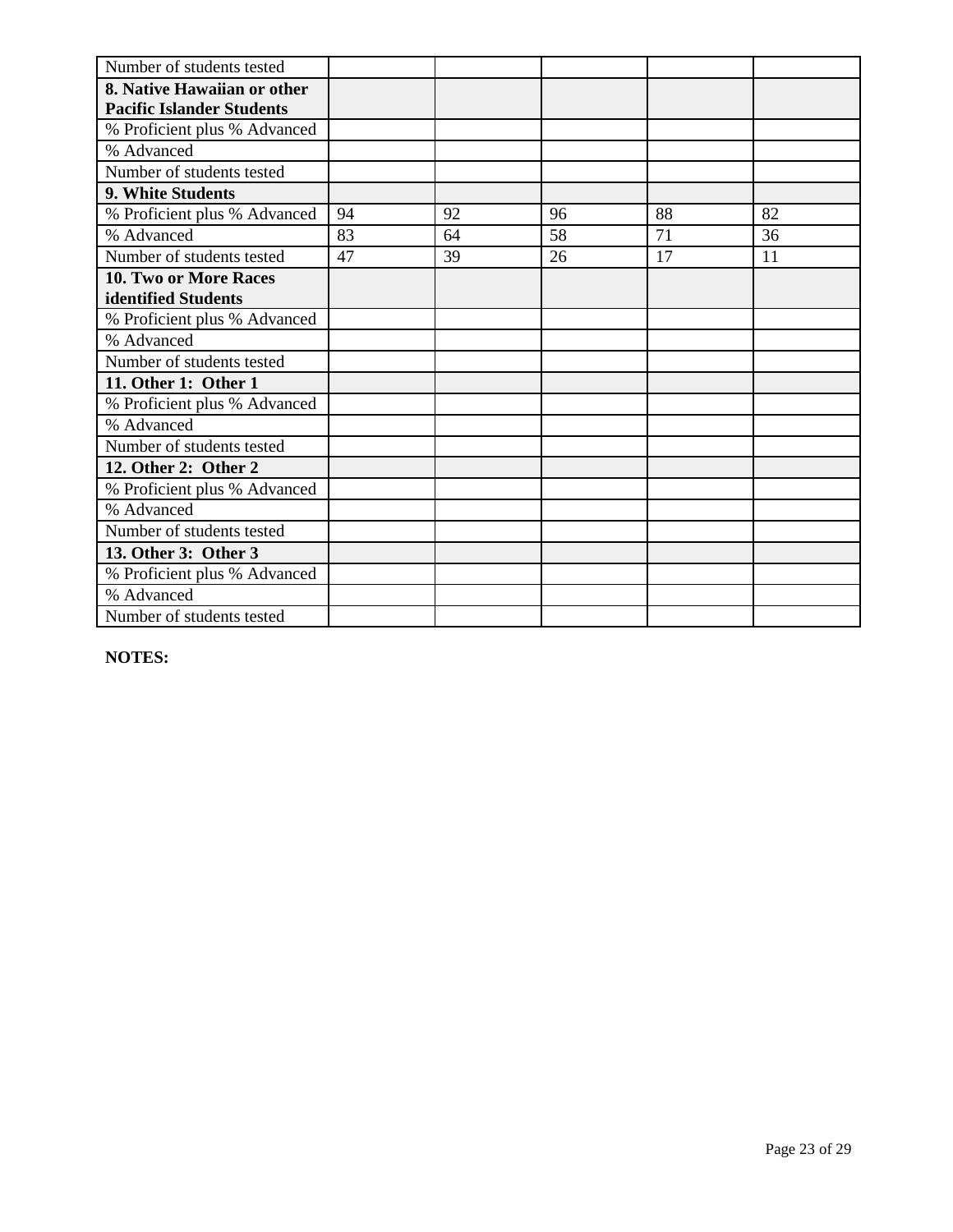### **Subject:** Reading/ELA **Test:** California State Standards Test (STAR)

### All Students Tested/Grade: 3 **Edition/Publication Year:** 2013 Publisher: Educational Testing Service

| School Year                                              | 2012-2013      | 2011-2012 | 2010-2011    | $2009 - 2010$    | 2008-2009           |
|----------------------------------------------------------|----------------|-----------|--------------|------------------|---------------------|
| Testing month                                            | Apr            | Apr       | Apr          | Apr              | Apr                 |
| <b>SCHOOL SCORES*</b>                                    |                |           |              |                  |                     |
| % Proficient plus % Advanced                             | 84             | 83        | 87           | 78               | 77                  |
| % Advanced                                               | 46             | 46        | 50           | 36               | 32                  |
| Number of students tested                                | 88             | 87        | 74           | 36               | 34                  |
| Percent of total students tested                         | 33             | 36        | 40           | 34               | 40                  |
| Number of students tested with<br>alternative assessment | $\mathbf{1}$   | 5         | $\mathbf{1}$ | $\overline{0}$   | $\overline{0}$      |
| % of students tested with                                | $\mathbf{1}$   | 6         | $\mathbf{1}$ | $\overline{0}$   | $\overline{0}$      |
| alternative assessment                                   |                |           |              |                  |                     |
| <b>SUBGROUP SCORES</b>                                   |                |           |              |                  |                     |
| 1. Free and Reduced-Price                                |                |           |              |                  |                     |
| Meals/Socio-Economic/                                    |                |           |              |                  |                     |
| <b>Disadvantaged Students</b>                            |                |           |              |                  |                     |
| % Proficient plus % Advanced                             | 83             | 46        | 67           | 50               | 68                  |
| % Advanced                                               | 17             | 15        | 17           | $\boldsymbol{0}$ | 25                  |
| Number of students tested                                | 12             | 13        | 12           | 8                | 12                  |
| 2. Students receiving Special                            |                |           |              |                  |                     |
| <b>Education</b>                                         |                |           |              |                  |                     |
| % Proficient plus % Advanced                             | 86             | 83        | 50           | 50               | 100                 |
| % Advanced                                               | 29             | 50        | 50           | $\overline{0}$   | 33                  |
| Number of students tested                                | $\overline{7}$ | 12        | 6            | $\overline{2}$   | $\overline{3}$      |
| 3. English Language Learner                              |                |           |              |                  |                     |
| <b>Students</b>                                          |                |           |              |                  |                     |
| % Proficient plus % Advanced                             | 75             | 58        | 58           | 68               | 20                  |
| % Advanced                                               | 15             | 33        | 17           | 17               | $\overline{0}$      |
| Number of students tested                                | 20             | 12        | 12           | 6                | $\overline{5}$      |
| 4. Hispanic or Latino                                    |                |           |              |                  |                     |
| <b>Students</b>                                          |                |           |              |                  |                     |
| % Proficient plus % Advanced                             | 80             | 60        | 89           | 68               | 68                  |
| % Advanced                                               | 40             | 40        | 22           | 17               | $\boldsymbol{0}$    |
| Number of students tested                                | 10             | 10        | 9            | 6                | 3                   |
| 5. African-American                                      |                |           |              |                  |                     |
| <b>Students</b>                                          |                |           |              |                  | 100                 |
| % Proficient plus % Advanced                             |                |           |              |                  |                     |
| % Advanced<br>Number of students tested                  |                |           |              |                  | 100<br>$\mathbf{1}$ |
| <b>6. Asian Students</b>                                 |                |           |              |                  |                     |
| % Proficient plus % Advanced                             | 91             | 92        | 100          | 100              | 60                  |
| % Advanced                                               | 52             | 67        | 73           | 100              | 40                  |
| Number of students tested                                | 21             | 12        | 11           | $\overline{2}$   | 5 <sup>5</sup>      |
| 7. American Indian or                                    |                |           |              |                  |                     |
| <b>Alaska Native Students</b>                            |                |           |              |                  |                     |
| % Proficient plus % Advanced                             |                |           |              |                  |                     |
|                                                          |                |           |              |                  |                     |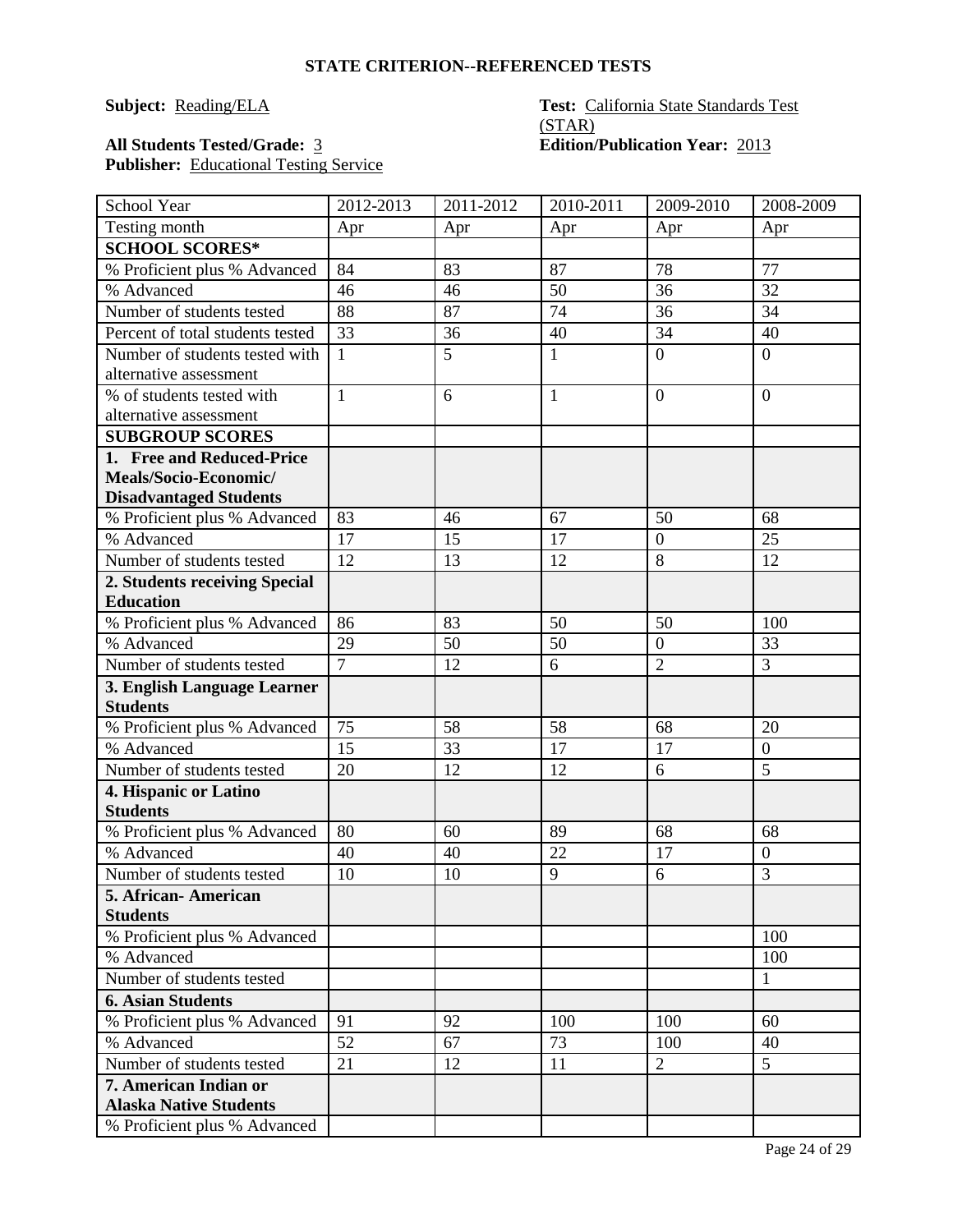| % Advanced                       |    |    |    |    |    |
|----------------------------------|----|----|----|----|----|
| Number of students tested        |    |    |    |    |    |
| 8. Native Hawaiian or other      |    |    |    |    |    |
| <b>Pacific Islander Students</b> |    |    |    |    |    |
| % Proficient plus % Advanced     |    |    |    |    |    |
| % Advanced                       |    |    |    |    |    |
| Number of students tested        |    |    |    |    |    |
| <b>9. White Students</b>         |    |    |    |    |    |
| % Proficient plus % Advanced     | 84 | 85 | 87 | 84 | 88 |
| % Advanced                       | 42 | 46 | 56 | 47 | 35 |
| Number of students tested        | 43 | 52 | 45 | 19 | 17 |
| 10. Two or More Races            |    |    |    |    |    |
| identified Students              |    |    |    |    |    |
| % Proficient plus % Advanced     |    |    |    |    |    |
| % Advanced                       |    |    |    |    |    |
| Number of students tested        |    |    |    |    |    |
| 11. Other 1: Other 1             |    |    |    |    |    |
| % Proficient plus % Advanced     |    |    |    |    |    |
| % Advanced                       |    |    |    |    |    |
| Number of students tested        |    |    |    |    |    |
| 12. Other 2: Other 2             |    |    |    |    |    |
| % Proficient plus % Advanced     |    |    |    |    |    |
| % Advanced                       |    |    |    |    |    |
| Number of students tested        |    |    |    |    |    |
| 13. Other 3: Other 3             |    |    |    |    |    |
| % Proficient plus % Advanced     |    |    |    |    |    |
| % Advanced                       |    |    |    |    |    |
| Number of students tested        |    |    |    |    |    |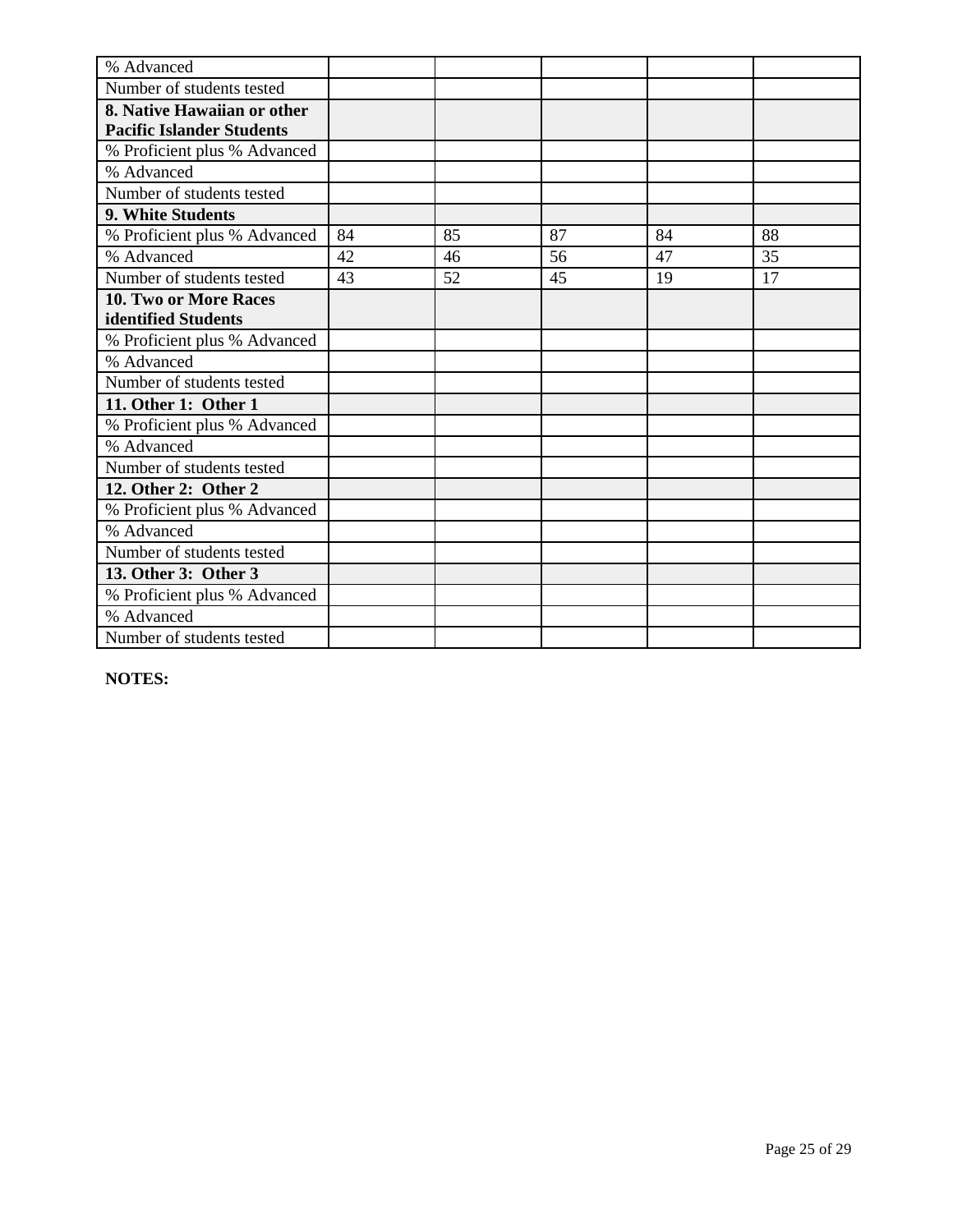#### **STATE CRITERION--REFERENCED TESTS**

## **Subject: Reading/ELA Test: California Standards Test (STAR) All Students Tested/Grade:** 4 **California Standards Test (STAR) Edition/Publication Year:** 2013 Publisher: Educational Testing Service

# **Edition/Publication Year: 2013**

| School Year                                    | 2012-2013 | 2011-2012    | 2010-2011      | 2009-2010            | 2008-2009            |
|------------------------------------------------|-----------|--------------|----------------|----------------------|----------------------|
| Testing month                                  | Apr       | Apr          | Apr            | Apr                  | Apr                  |
| <b>SCHOOL SCORES*</b>                          |           |              |                |                      |                      |
| % Proficient plus % Advanced                   | 98        | 100          | 91             | 95                   | 96                   |
| % Advanced                                     | 88        | 87           | 67             | 77                   | 78                   |
| Number of students tested                      | 92        | 85           | 57             | 39                   | 23                   |
| Percent of total students tested               | 34        | 35           | 31             | 36                   | 26                   |
| Number of students tested with                 | 5         | $\mathbf{1}$ | $\overline{2}$ | $\overline{0}$       | $\overline{0}$       |
| alternative assessment                         |           |              |                |                      |                      |
| % of students tested with                      | 6         | $\mathbf{1}$ | $\overline{4}$ | $\overline{0}$       | $\overline{0}$       |
| alternative assessment                         |           |              |                |                      |                      |
| <b>SUBGROUP SCORES</b>                         |           |              |                |                      |                      |
| 1. Free and Reduced-Price                      |           |              |                |                      |                      |
| Meals/Socio-Economic/                          |           |              |                |                      |                      |
| <b>Disadvantaged Students</b>                  |           |              |                |                      |                      |
| % Proficient plus % Advanced                   | 83        | 100          | 75             | 83                   | $\overline{0}$       |
| % Advanced                                     | 17        | 71           | 50             | 50                   | $\overline{0}$       |
| Number of students tested                      | 12        | 14           | 12             | 12                   | 1                    |
| 2. Students receiving Special                  |           |              |                |                      |                      |
| <b>Education</b>                               |           |              |                |                      |                      |
| % Proficient plus % Advanced                   | 91        | 100          | 50             | 100                  | 100                  |
| % Advanced                                     | 73        | 50           | 17             | 86<br>$\overline{7}$ | 40<br>$\overline{5}$ |
| Number of students tested                      | 11        | 6            | 6              |                      |                      |
| 3. English Language Learner<br><b>Students</b> |           |              |                |                      |                      |
| % Proficient plus % Advanced                   | 92        | 100          | 89             | 80                   | 100                  |
| % Advanced                                     | 83        | 60           | 67             | 20                   | 75                   |
| Number of students tested                      | 12        | 10           | 9              | 5                    | $\overline{4}$       |
| 4. Hispanic or Latino                          |           |              |                |                      |                      |
| <b>Students</b>                                |           |              |                |                      |                      |
| % Proficient plus % Advanced                   | 80        | 100          | 100            | 100                  | 100                  |
| % Advanced                                     | 60        | 89           | 56             | 50                   | 100                  |
| Number of students tested                      | 10        | 9            | 9              | 6                    | $\mathbf{1}$         |
| 5. African-American                            |           |              |                |                      |                      |
| <b>Students</b>                                |           |              |                |                      |                      |
| % Proficient plus % Advanced                   |           |              |                |                      | 100                  |
| % Advanced                                     |           |              |                |                      | 50                   |
| Number of students tested                      |           |              |                |                      | $\overline{4}$       |
| <b>6. Asian Students</b>                       |           |              |                |                      |                      |
| % Proficient plus % Advanced                   | 91        | 100          | 100            | 100                  | 100                  |
| % Advanced                                     | 53        | 93           | 75             | 100                  | 100                  |
| Number of students tested                      | 21        | 14           | 8              | 5                    | $\overline{3}$       |
| 7. American Indian or                          |           |              |                |                      |                      |
| <b>Alaska Native Students</b>                  |           |              |                |                      |                      |
| % Proficient plus % Advanced                   |           |              |                |                      |                      |
| % Advanced                                     |           |              |                |                      |                      |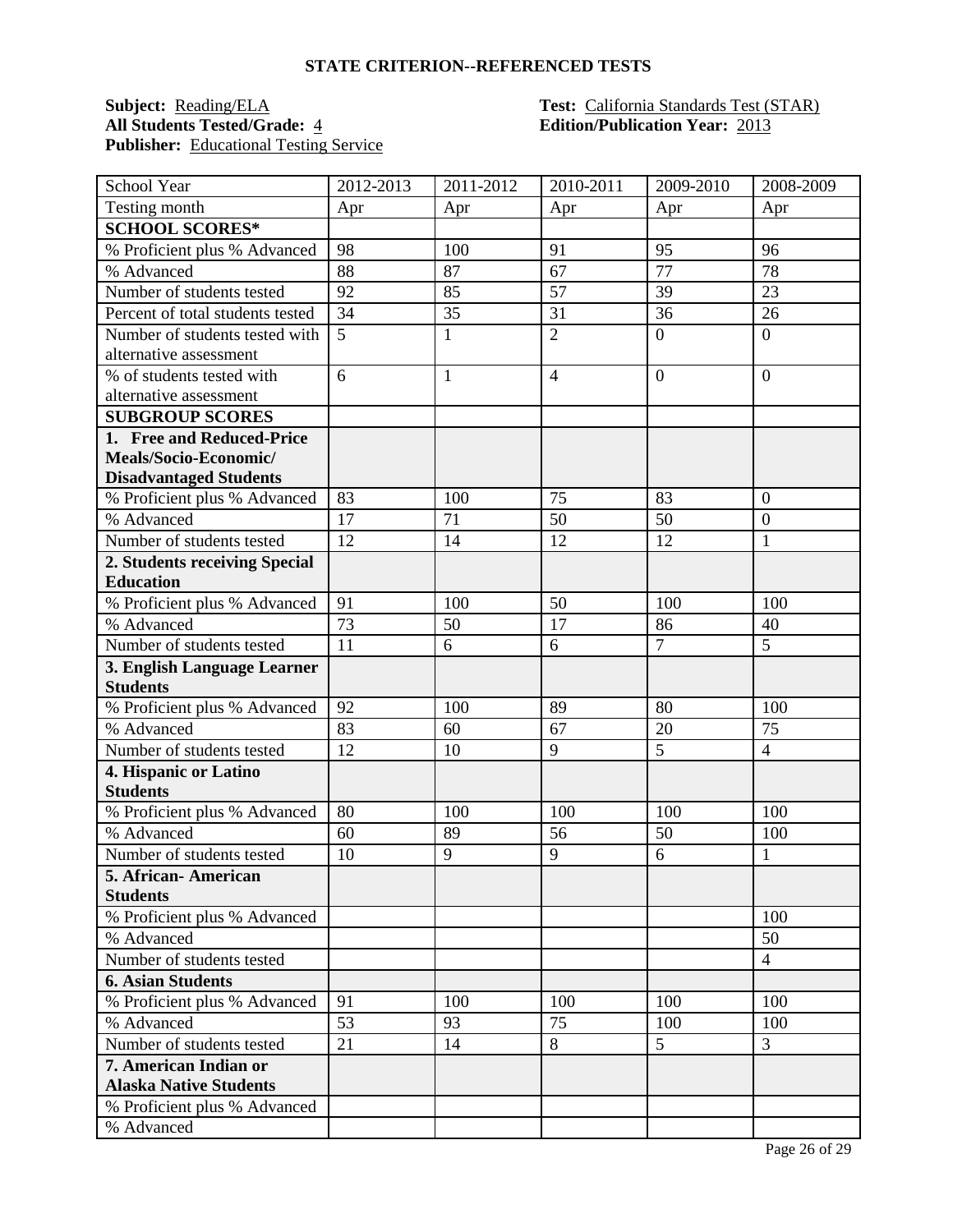| Number of students tested        |     |     |    |    |    |
|----------------------------------|-----|-----|----|----|----|
| 8. Native Hawaiian or other      |     |     |    |    |    |
| <b>Pacific Islander Students</b> |     |     |    |    |    |
| % Proficient plus % Advanced     |     |     |    |    |    |
| % Advanced                       |     |     |    |    |    |
| Number of students tested        |     |     |    |    |    |
| 9. White Students                |     |     |    |    |    |
| % Proficient plus % Advanced     | 100 | 100 | 91 | 95 | 92 |
| % Advanced                       | 92  | 85  | 75 | 79 | 83 |
| Number of students tested        | 52  | 48  | 32 | 19 | 12 |
| <b>10. Two or More Races</b>     |     |     |    |    |    |
| identified Students              |     |     |    |    |    |
| % Proficient plus % Advanced     |     |     |    |    |    |
| % Advanced                       |     |     |    |    |    |
| Number of students tested        |     |     |    |    |    |
| 11. Other 1: Other 1             |     |     |    |    |    |
| % Proficient plus % Advanced     |     |     |    |    |    |
| % Advanced                       |     |     |    |    |    |
| Number of students tested        |     |     |    |    |    |
| 12. Other 2: Other 2             |     |     |    |    |    |
| % Proficient plus % Advanced     |     |     |    |    |    |
| % Advanced                       |     |     |    |    |    |
| Number of students tested        |     |     |    |    |    |
| 13. Other 3: Other 3             |     |     |    |    |    |
| % Proficient plus % Advanced     |     |     |    |    |    |
| % Advanced                       |     |     |    |    |    |
| Number of students tested        |     |     |    |    |    |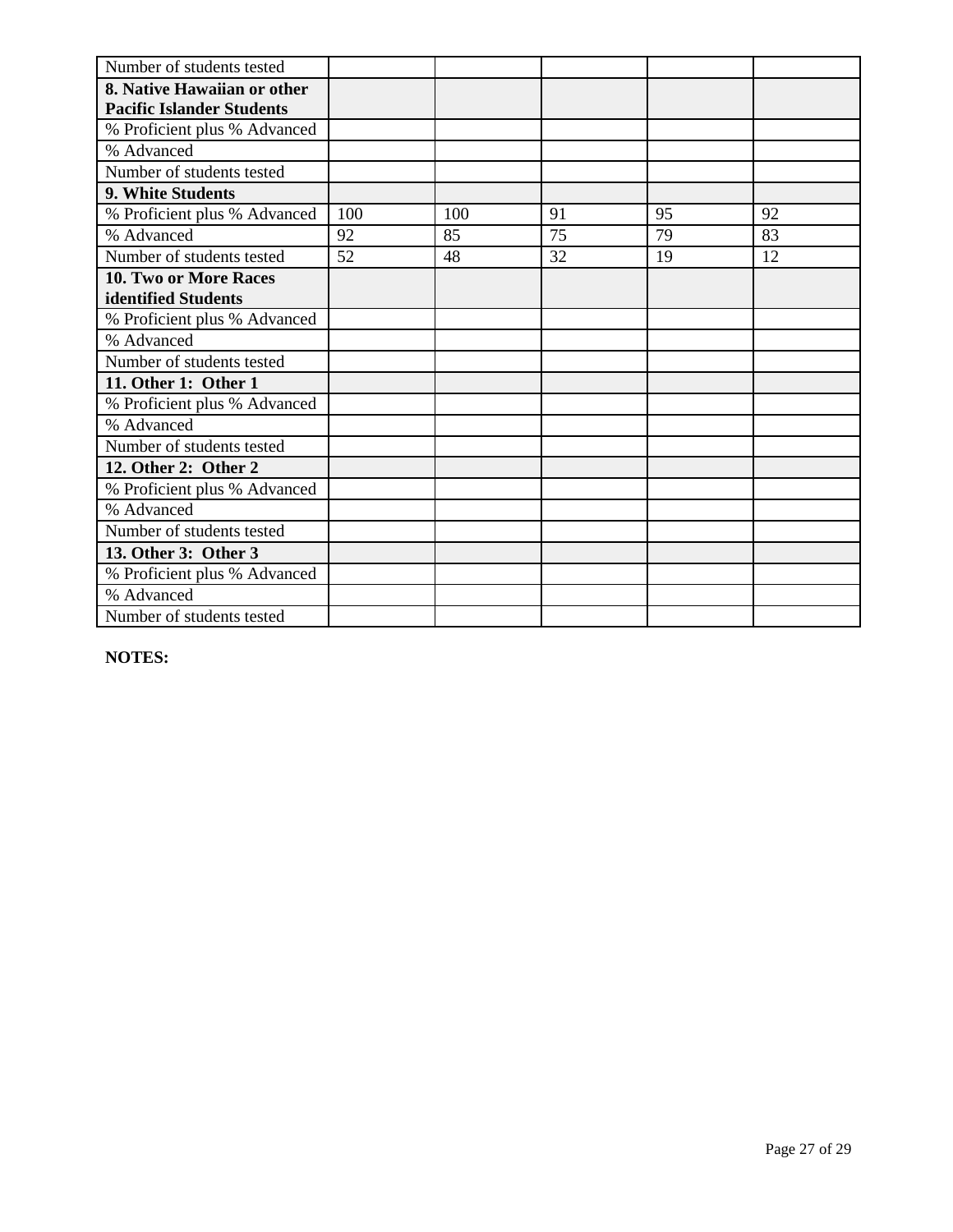#### **STATE CRITERION--REFERENCED TESTS**

# **Subject: Reading/ELA Test: California Standards Test (STAR) All Students Tested/Grade:** 5 **California Standards Test (STAR) Edition/Publication Year:** 2013 **Publisher:** Educational Testing Service

# **Edition/Publication Year: 2013**

| School Year                                     | 2012-2013      | 2011-2012      | 2010-2011      | 2009-2010      | 2008-2009      |
|-------------------------------------------------|----------------|----------------|----------------|----------------|----------------|
| Testing month                                   | Apr            | Apr            | Apr            | Apr            | Apr            |
| <b>SCHOOL SCORES*</b>                           |                |                |                |                |                |
| % Proficient plus % Advanced                    | 94             | 91             | 93             | 91             | 59             |
| % Advanced                                      | 72             | 70             | 64             | 63             | 28             |
| Number of students tested                       | 88             | 69             | 53             | 32             | 29             |
| Percent of total students tested                | 33             | 29             | 29             | 30             | 34             |
| Number of students tested with                  | $\overline{0}$ | $\overline{2}$ | $\mathbf{0}$   | $\overline{3}$ | $\overline{0}$ |
| alternative assessment                          |                |                |                |                |                |
| % of students tested with                       | $\overline{0}$ | 3              | $\overline{0}$ | 12             | $\overline{0}$ |
| alternative assessment                          |                |                |                |                |                |
| <b>SUBGROUP SCORES</b>                          |                |                |                |                |                |
| 1. Free and Reduced-Price                       |                |                |                |                |                |
| Meals/Socio-Economic/                           |                |                |                |                |                |
| <b>Disadvantaged Students</b>                   |                |                |                |                |                |
| % Proficient plus % Advanced                    | 88             | 78             | 78             | 78             | 31             |
| % Advanced                                      | 53             | 22             | 39             | 33             | $\overline{0}$ |
| Number of students tested                       | 17             | 9              | 18             | $\overline{9}$ | 13             |
| 2. Students receiving Special                   |                |                |                |                |                |
| <b>Education</b>                                |                |                |                |                |                |
| % Proficient plus % Advanced                    | 91             | 60             | 73             | 50             | $\overline{0}$ |
| % Advanced                                      | 73             | 20             | 37             | $\mathbf{0}$   | $\overline{0}$ |
| Number of students tested                       | 11             |                | 11             | $\overline{4}$ | $\overline{2}$ |
| 3. English Language Learner                     |                |                |                |                |                |
| <b>Students</b>                                 |                |                |                |                |                |
| % Proficient plus % Advanced                    | 82             | 90             | 60             | 80             | 33             |
| % Advanced                                      | 55             | 67             | 40             | 40             | $\overline{0}$ |
| Number of students tested                       | 11             | 9              |                | 10             | 6              |
| 4. Hispanic or Latino                           |                |                |                |                |                |
| <b>Students</b>                                 | 100            |                |                | 33             |                |
| % Proficient plus % Advanced                    |                | 90             | 91             |                | 60             |
| % Advanced                                      | 60             | 40             | 64             | $\overline{0}$ | 20             |
| Number of students tested                       | 10             | 10             | 11             | $\overline{3}$ |                |
| 5. African-American                             |                |                |                |                |                |
| <b>Students</b><br>% Proficient plus % Advanced |                |                |                |                | 17             |
| % Advanced                                      |                |                |                |                | $\overline{0}$ |
| Number of students tested                       |                |                |                |                | 6              |
| <b>6. Asian Students</b>                        |                |                |                |                |                |
|                                                 | 100            | 100            | 100            | 100            | 60             |
| % Proficient plus % Advanced<br>% Advanced      |                | 100            | 67             | 83             |                |
| Number of students tested                       | 93<br>15       | 9              | 9              | 6              | 60<br>5        |
| 7. American Indian or                           |                |                |                |                |                |
| <b>Alaska Native Students</b>                   |                |                |                |                |                |
| % Proficient plus % Advanced                    |                |                |                |                |                |
| % Advanced                                      |                |                |                |                |                |
|                                                 |                |                |                |                |                |